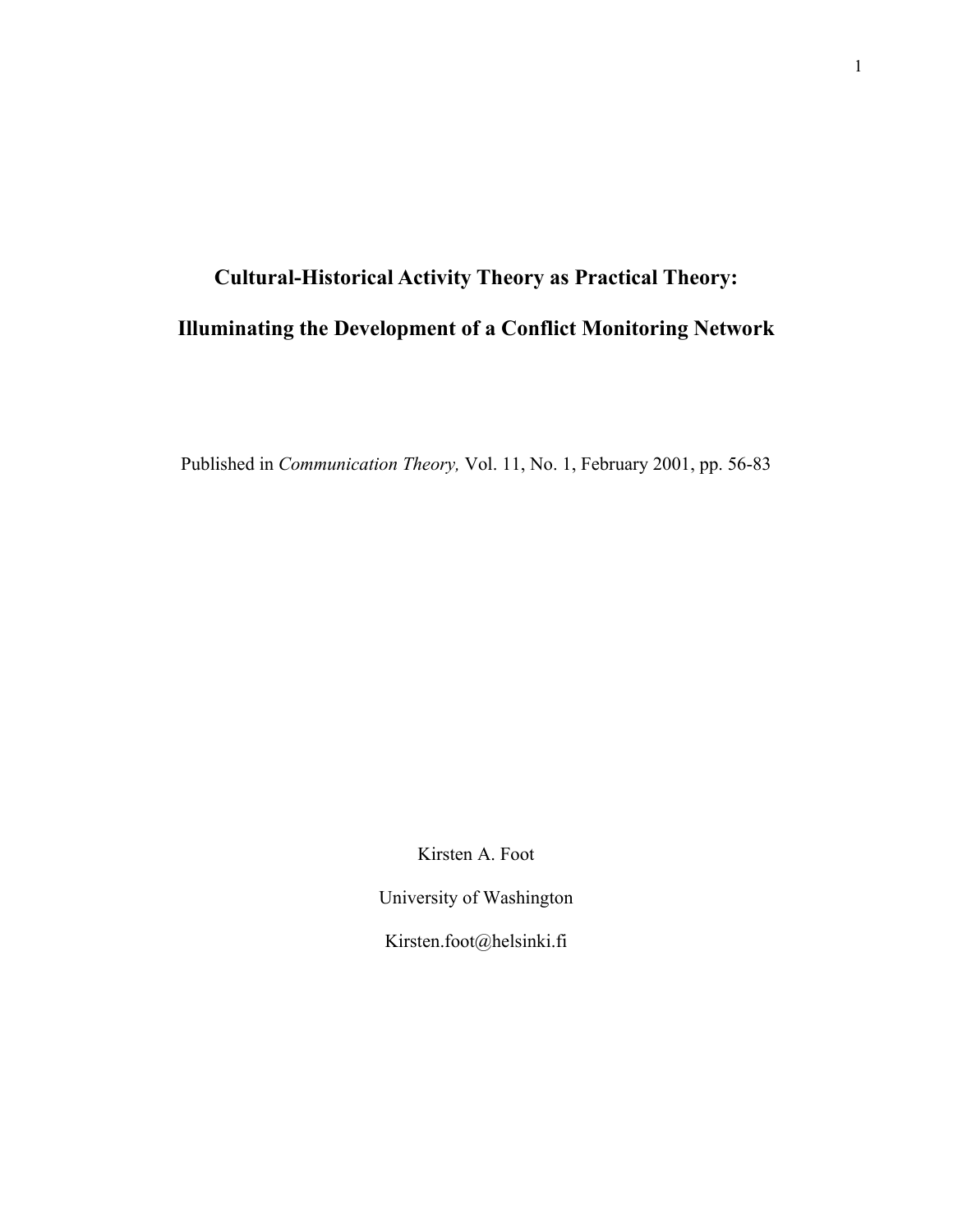### **Abstract**

As the number and intensity of conflicts increased around the world during the latter part of the twentieth century, scholars, policymakers, and practitioners of nonviolent conflict management strategies created conflict monitoring networks to track the escalation of tensions in conflict-prone regions. This essay demonstrates how cultural-historical activity theory (CHAT), as developed from the work of Vygotsky (1978) and Leont'ev (1978; 1981) by Engestrom (1987; 1990) and others, was employed in the service of a conflict monitoring network on the territory of the former Soviet Union. Based upon historical and participant observation research on the development of the Network for Ethnological Monitoring and Early Warning between 1990-1999, a CHAT-based analysis of the Network's systemic contradictions illuminates its development through one expansive cycle and into a second. Summaries of findings are presented on relations within the Network, the evolution of the Network's complex object, and the Network's development of tools for monitoring ethnic relations and building an epistemic community. The essay concludes with an analysis of the correspondence between the CHAT framework and the five features of practical theory laid out by Cronen (1995). **Key words:** activity theory, network analysis, discourse analysis, organizational studies.

## **Introduction**

 As the number and intensity of conflicts increased around the world during the latter part of the twentieth century, scholars, policymakers, and practitioners of nonviolent conflict management strategies created conflict monitoring networks to track the escalation of tensions in conflict-prone regions. Foundational to these network-building activities were the ideals of fostering democratic discourse, strengthening civil society, and preventing violence by providing early warning of conflicts. In this paper I demonstrate how cultural-historical activity theory, (CHAT), which I argue below to be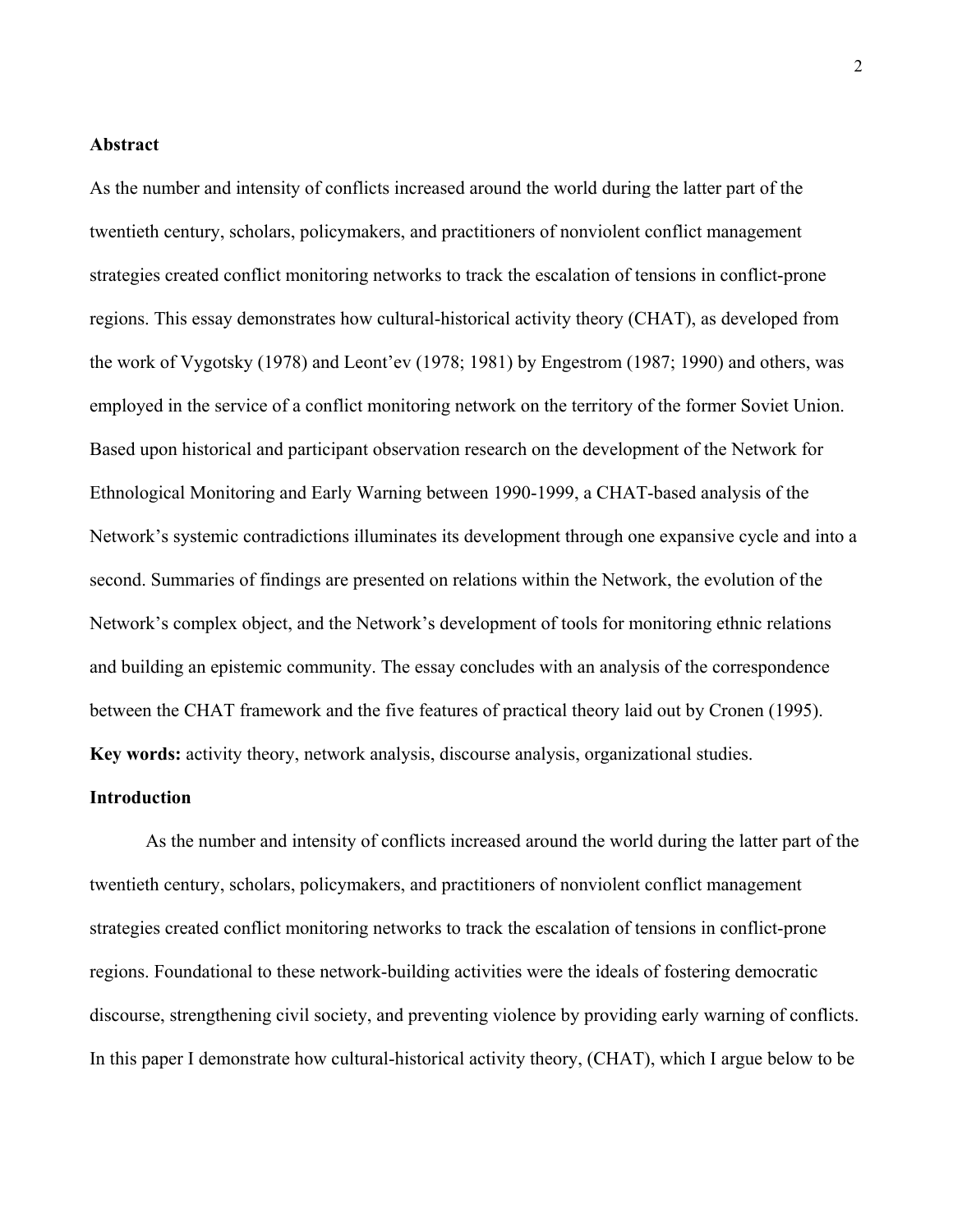a "practical theory" as conceptualized by Cronen (1995), was employed in the service of a conflict monitoring network on the territory of the former Soviet Union.

 The Network for Ethnological Monitoring and Early Warning, referred to hereafter as the Network or by its self-chosen acronym, the EAWARN, has been engaged in (re)building an epistemic community in the post-Soviet sphere since 1990. As part of a larger study upon which this article draws, (see Foot, 1999b), I conducted historical and participant observation research to analyze the development of the EAWARN from 1990-1999 through the framework of CHAT, as it has been developed from the work of Rossian<sup>[1](#page-2-0)</sup> psychologists Lev Vygotsky (1978) and A.N. Leont'ev (1978; 1981) by Yrjö Engeström (1987; 1990), and others. I chose to employ CHAT with the hope that this multi-perspectival, practice-based and grounded approach to academic inquiry would enable the members of the EAWARN to reflect upon and understand more fully their collaborative work, and together develop the Network toward greater effectiveness. I demonstrate in this paper how CHAT as a form of practical theory enabled me to both analyze and participate in the development of the EAWARN as a community of conflict monitors, shaping public discussion of conflicts in the post-Soviet sphere.

 The participants in the EAWARN live and work at great distance from one another-- within the Rossian Federation and others of the newly independent states of the post-Soviet sphere-- in vastly differing material conditions. Most Network participants work in a second language in order to collaborate with one another. Apart from a yearly face-to-face gathering, the EAWARN functions largely in a virtual form, its communication mediated through electronic and printed texts.

<span id="page-2-0"></span> **1** "Rossia" and "Rossian" are more accurate renderings of the Cyrillic words commonly spelled in English as "Russia" and "Russian." Moreover, as Tishkov (1997b) notes, Rossia/Rossian has a civic connotation, whereas in the Russian language, the word *ruskii*, on which the English "Russian" is based, connotes ethnicity. In this study I use Rossia/Rossian to refer to the multinational political state and its citizens, and Russian when referring to language or ethnicity. When quoting from other sources, I retain the spelling of the source.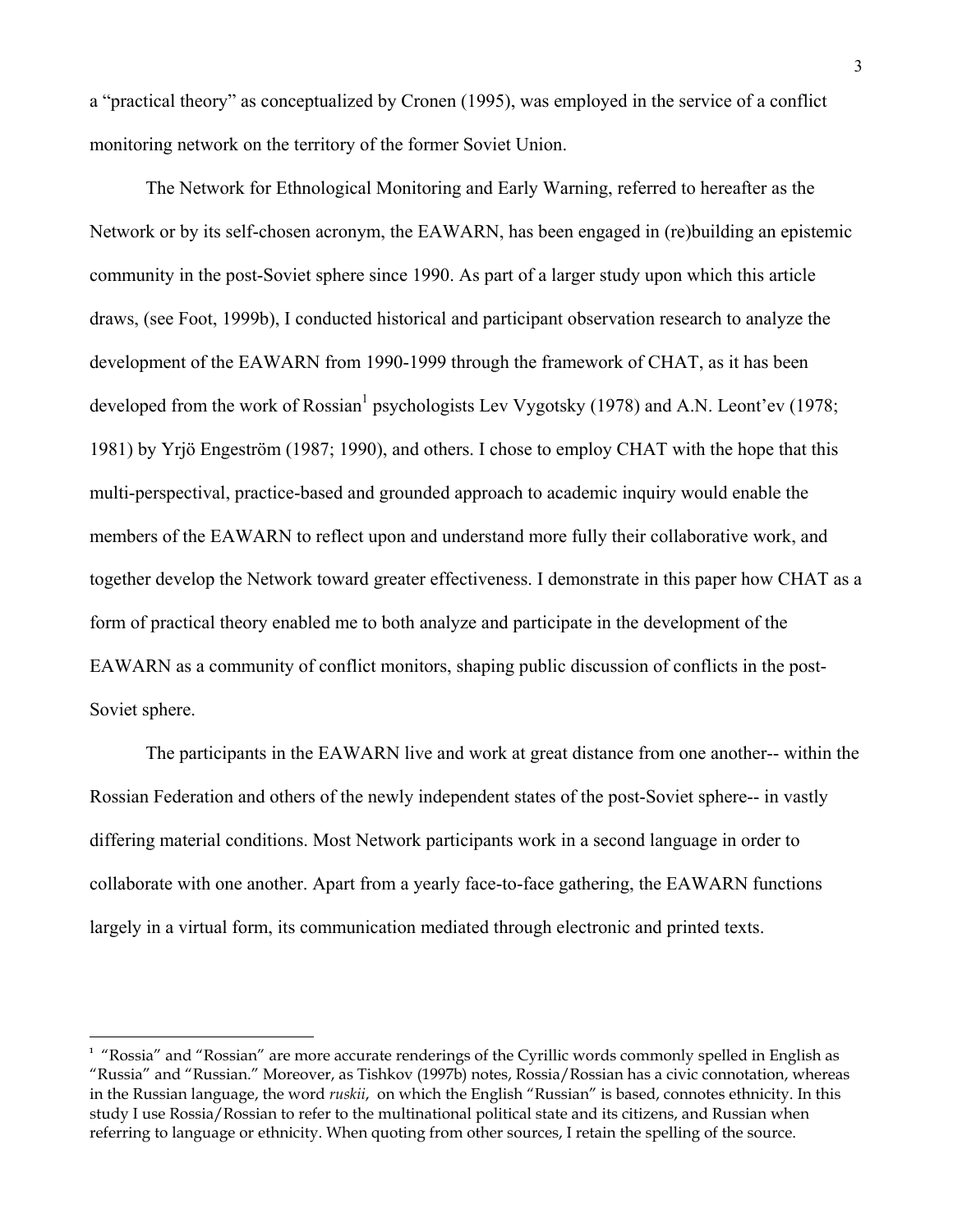The Network was created through a consortium of three organizational entities-- the Institute of Ethnology and Anthropology (IEA) in Moscow, part of the Rossian Academy of Sciences; the Conflict Management Group in Cambridge, Massachusatts, and the VEGA International Laboratory in Moscow-- and was funded mainly by the Carnegie Corporation of New York. From its inception in 1990 and through the primary participant-observation period of this study, September, 1995 - December, 1996, the Network grew to approximately 30 participants, from roughly twenty different regions of the former Soviet Union. These figures are approximate due to varying indicators of membership, and a significant turnover rate.

 Most of the participants in the Network had doctoral degrees from Soviet institutions. Many were trained in anthropology and ethnology, others in sociology, political science, and mathematics. A few had journalistic backgrounds. Some knew one another before joining the Network, but most did not. Most members of the Network were recruited to participate by the Rossian directors of the EAWARN, who also hold executive positions at the IEA. The primary requirement for membership in the Network was the sending of regular reports on the sociopolitical and economic conditions affecting ethnic relations in each participant's region to the Moscow office. These reports were archived in a database at the Moscow office, and selections of them were edited and published quarterly in the Russian and English language versions of the Network's journal, called *The Bulletin.* 

 When I began my participant observation of the Network in the fall of 1995, members of the Network appeared to constitute a collective subject, working together toward the common object of monitoring ethnic relations in the former Soviet Union. One desired outcome of this activity, as expressed by the directors, was the ability to provide "early warning" of conflicts about to turn violent to policymakers (both within and beyond the post-Soviet sphere) and to international intergovernmental organizations such as the United Nations High Commission on Refugees (UNHCR), and the Organization for Security and Cooperation in Europe. During the period of this study, the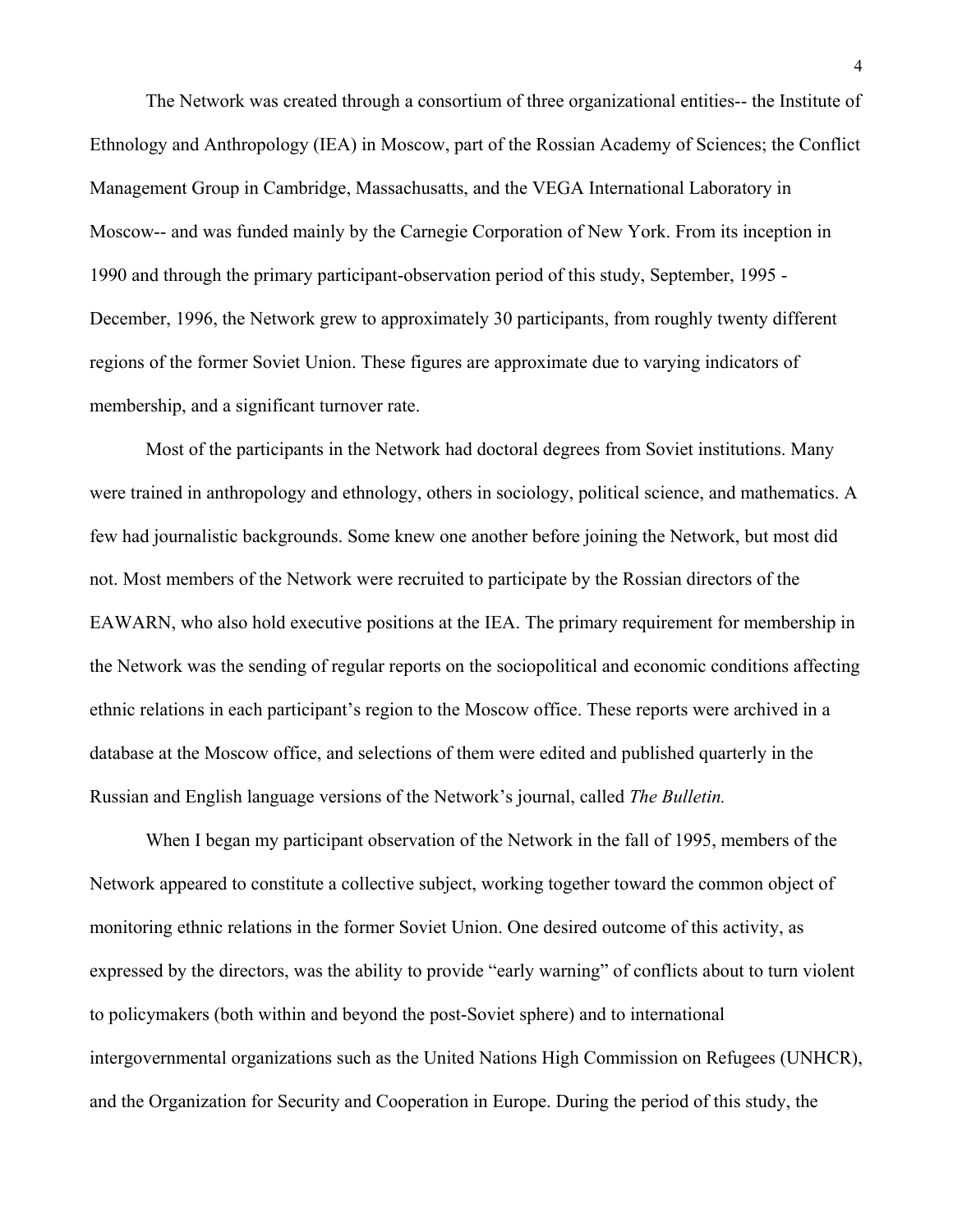EAWARN was one of several non-govermental organizations of which I was aware that were attempting to track developments between social groups in regions perceived as prone to violence.

 As my data collection proceeded it became apparent that such organizational processes as the conceptualization of the EAWARN, the negotiation of relations within the Network, the dialogical construction of a common object, and the creation of tools with which to engage in collective activity were open-ended and ongoing. Thus I decided to focus my analysis on the in-process development of the EAWARN, employing the theoretical framework of CHAT, or more simply, activity theory, because it facilitates the analysis of joint activity as it evolves over time.

 My unit of analysis in this study was the EAWARN as an *activity system* and my focus of analysis was the *expansive cycles* of its development. While I explain these concepts and their larger theoretical framework of cultural-historical activity theory in detail in the next section, I provide here a brief definition of both, borrowed from Engeström:

An activity system is by definition a multivoiced formation. An expansive cycle is a reorchestration of those voices, of the different viewpoints and approaches of the various participants. Historicity in this perspective means identifying the past cycles of the activity system. The reorchestration of the multiple voices is dramatically facilitated when the different voices are seen against their historical background as layers in a pool of complementary competencies within the activity system. (Engeström, 1999a, p. 35)

Historical perspective is essential in the analysis of an activity system's expansive cycle. My study of the EAWARN accomplishes the challenging task of offering the kind of concrete analysis necessary for an historically-grounded account of activity. This type of analysis is rare, even in studies which employ activity theory, since, as von Cranach observes, such analyses "are difficult... because institutions and people in power often dislike concrete analyses of their activities and their histories" (von Cranach, 1988, p. 155; as cited in Engeström, 1999a, p. 23).

 The structure of this paper is as follows. First I provide a brief overview of CHAT as an evolving tradition of practice. Next I illustrate the capabilities of CHAT as practical theory by presenting findings on the development of the Network that emerged through activity-theoretical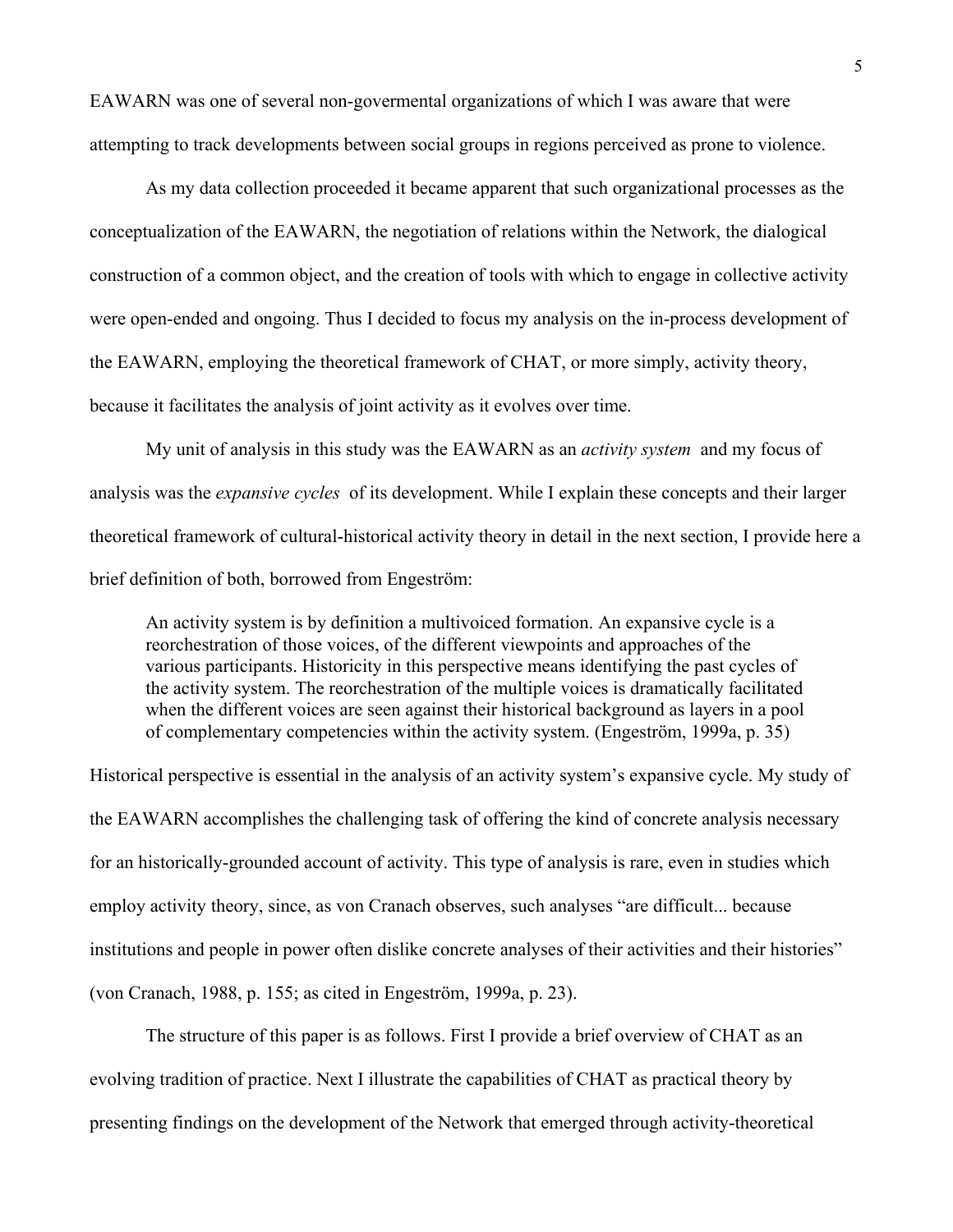analysis. Focusing on the EAWARN as a multivoiced, object-oriented activity system, I demonstrate how CHAT-based analysis of the Network's systemic contradictions illuminates its development through an expansive cycle. Finally, I delineate how the activity-theoretical framework corresponds to the five features of practical theory laid out by Cronen (1995). In keeping with Cronen's mandate that practical theory be assessed by its consequences, I examine some of the outcomes for the EAWARN, and for myself as a researcher and participant-observer in the Network, that resulted at various points in the research process due to my employment of a CHAT framework in this study.

# **An Overview of Cultural-Historical Activity Theory**

 Activity theory is philosophically rooted in Karl Marx's concept of reality as "sensuous human activity, practice," explicated in his *Theses on Feuerbach* (1968, p. 659-660). Engeström and Miettinen (1999) argued that in the first and third theses, Marx showed that "the concept of activity opens up a new way to understand change... The key is 'revolutionary practice,' which is not to be understood in narrowly political terms but as joint 'practical-critical' activity" (p. 3). In contrast with the critical-cultural studies tradition which Cronen (1995, p. 229) critiqued for failing to connect "the patterns of practice in economic relationships or media texts with the lived experience of embodied persons," Marx's point as expounded upon by Cronen that "real materialism has to take into account how social relationships are manifest in the felt experience of embodied persons" (p. 229) is foundational to activity theory. As I explain in greater detail below, the favored methods of inquiry employed in activity theory research reflect the tradition's commitment to grounding analyses in culturally and historically situated action.

 Kuutti (1996, p. 27) defined *activity* as "a form of doing directed to an object." The objectorientation of activity is critical, and an aspect not fully conveyed by the English term. Kuutti went on to argue that transforming the object into an outcome, by engaging it through mediating artifacts, motivates the existence of an activity. As an example of this, I argue that the EAWARN's existence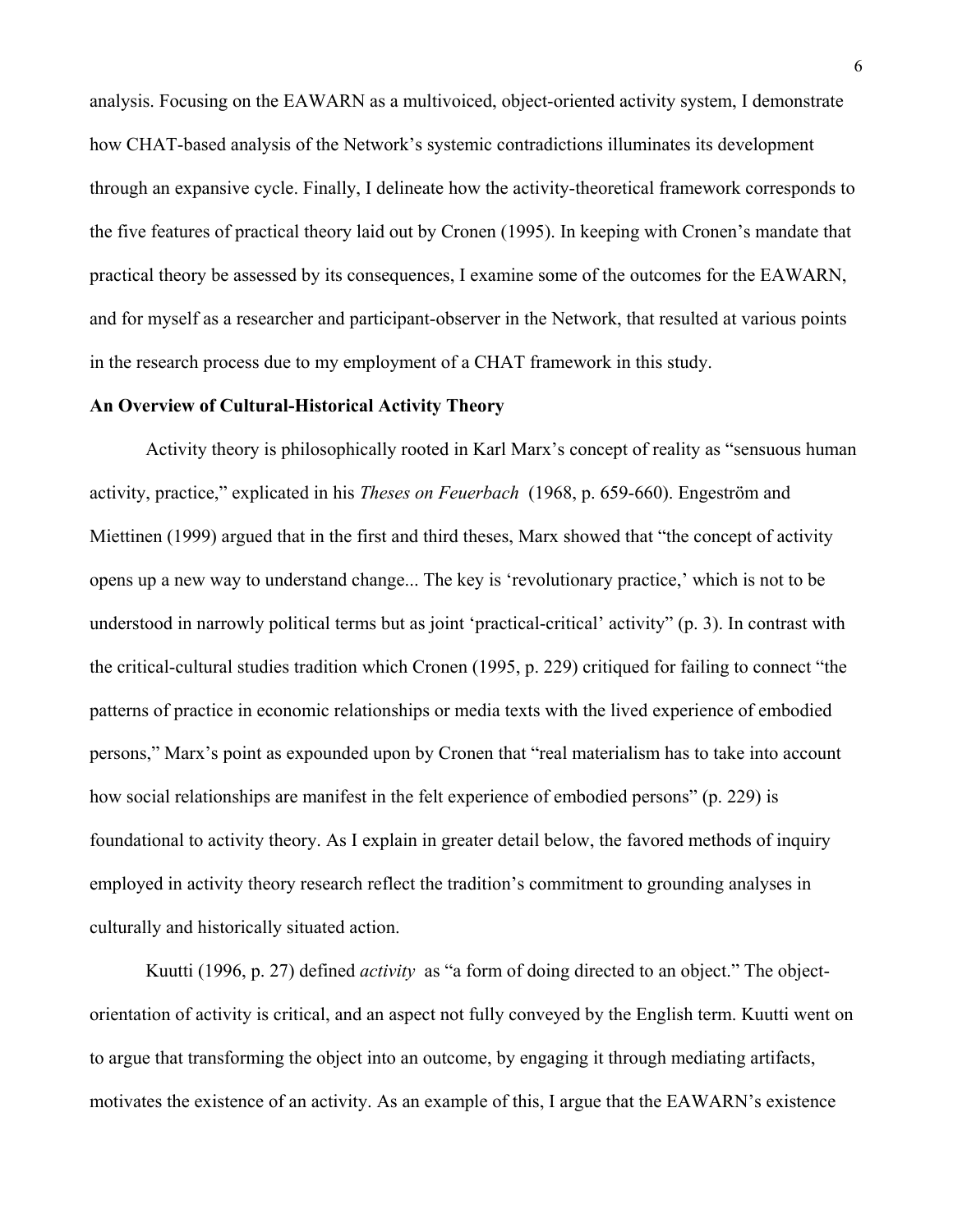and development was motivated in part by its tool-mediated actions aimed at transforming the facet of its object that pertains to ethnological monitoring into desired outcomes of nonviolent conflict management and the reduction of casualties. Activity-centered theory is distinctive in three ways. As Engeström observed:

First, activity theory is deeply contextual and oriented at understanding historically specific local practices, their objects, mediating artifacts, and social organization (Cole & Engeström, 1993). Second, activity theory is based on a dialectical theory of knowledge and thinking, focused on the creative potential in human cognition (Davydov, 1988; and Ilyenkov, 1977). Third, activity theory is a developmental theory that seeks to explain and influence qualitative changes in human practices over time. (Engeström, 1999c, p. 377-378)

In these ways activity theory provides a framework for system-level analysis of culturally and historically situated, artifact-mediated sets of relations by which an organization such as the EAWARN is discursively enacted. Because activity theory has only recently begun to be employed in American social science, I offer the following overview of the aspects which are most relevant to this study. The notion of artifact-mediated action was first formalized by Lev Vygotsky (1978). According to Vygotsky, action consists of a subject (or actor), an object (either an entity or a goal), and mediational tools. In Vygotsky's analysis, tools can be either material or conceptual. Language, scientific methods and models, and other forms of cultural artifacts are just as much tools as are computers and telephones. (See Figure 1.)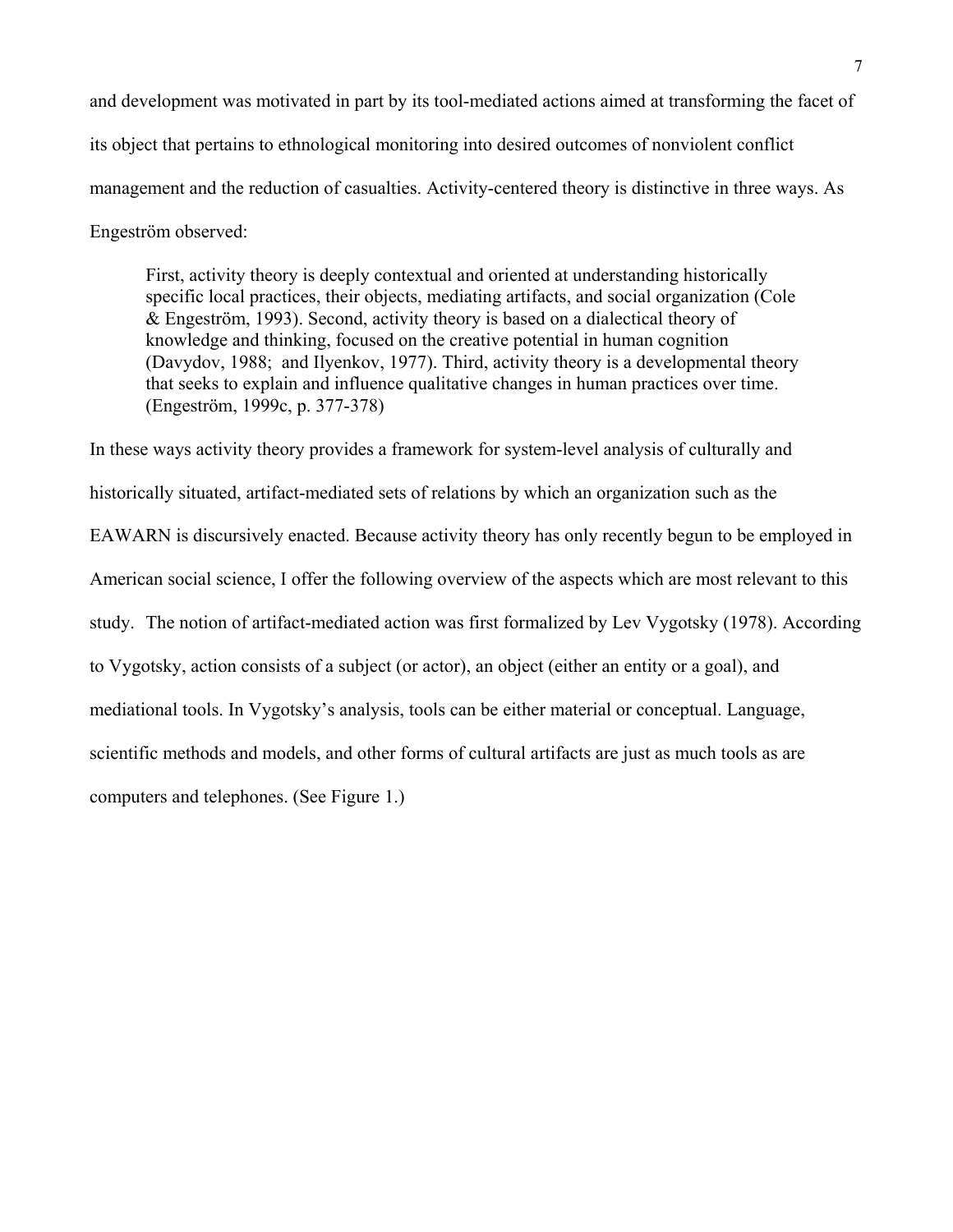

**Figure 1:** Vygotskian model of tool-mediated action.

**The Activity Unit.** Leont'ev (1978) developed Vygotsky's notions of mediated social processes into what is known as activity theory. He distinguished between actions, operations, and activity. Actions, he proposed, are conscious, tool-mediated, and goal-oriented, whereas operations are routinized and therefore unconscious components of actions subject to concrete conditions. Operations are "the methods for accomplishing actions" (Leont'ev, 1978, p. 65). An activity is a molar unit that manifests itself in actions. While operations and actions are discussed as the constituent characteristics of an activity, Leont'ev maintained that they must not be conceptualized as special "units" that are included in the structure of the activity, because "human activity does not exist except in the form of action or a chain of actions... If the actions that constitute activity are mentally subtracted from it, then absolutely nothing will be left of activity." (Leont'ev, 1978, p. 64)

To illustrate the distinction between activity, action and operation, I suggest that for most members of the EAWARN network there was a time when they sat at a computer and learned how to send and receive electronic mail. This process required many conscious, tool-mediated actions, since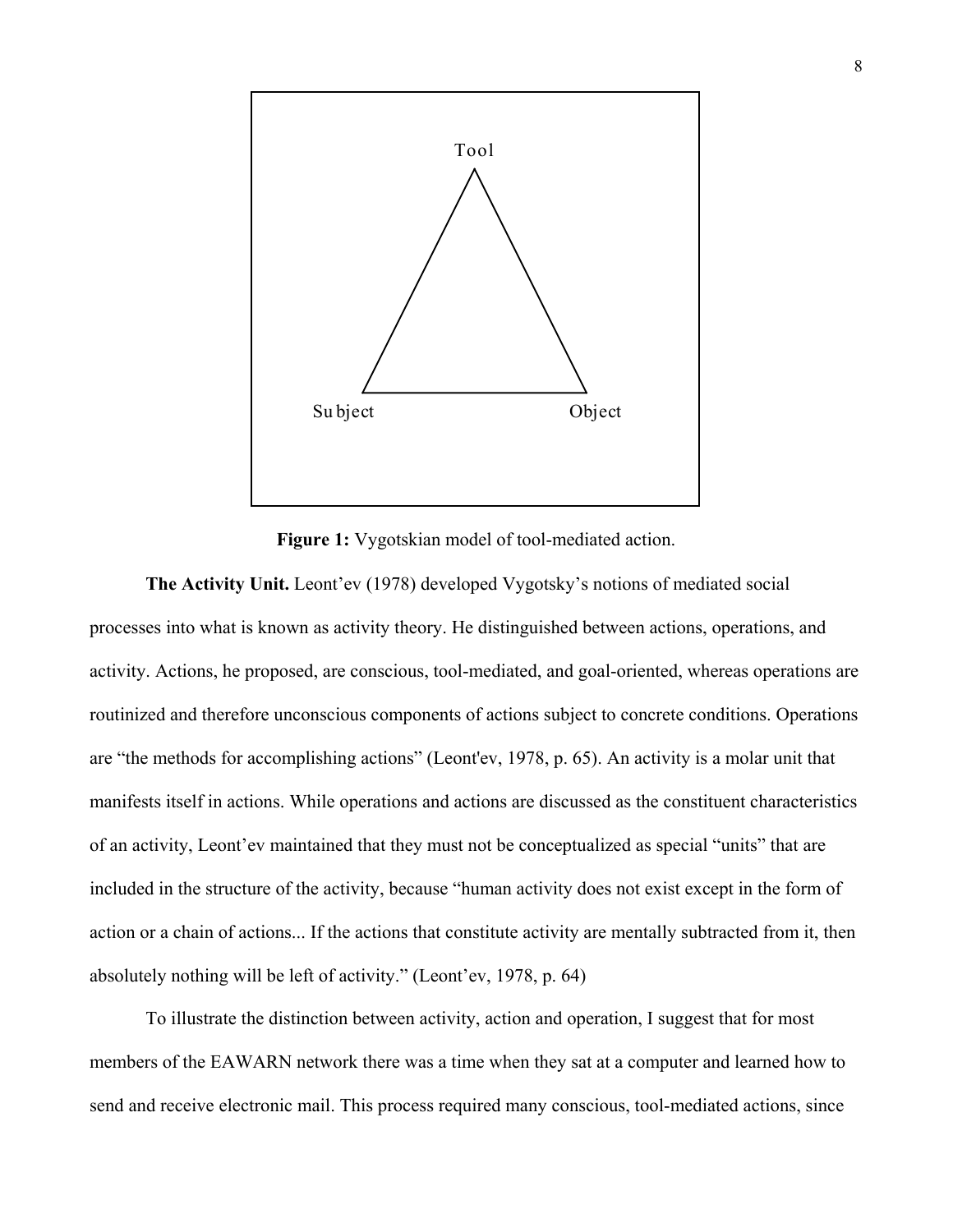most had never used a computer. With practice, sending e-mail became an operation comprised of actions that had become automatic, and thus condensed and unconscious.

 Leont'ev also argued that an activity is identified and distinguished by its object or purpose. According to this formulation, activities are always specific, each one answering a definite need of the subject, directed toward an object of this need, extinguished as a result of its satisfaction, and produced again, perhaps in other, altogether changed conditions. The main thing that distinguishes activity systems from one another is the difference in their objects. The object of an activity gives it a determined direction, a horizon toward which it orients, but an object is not an "end" in the traditional sense. As Engeström explained,

An activity system constantly generates actions through which the object of the activity is enacted and reconstructed in specific forms and contents-- but being a horizon, the object is never fully reached or conquered. The creative potential of the activity is closely related to the search actions of object construction and redefinition. (Engeström, 1999c, p. 380-381)

Thus, activity systems are realized through interlinked, tool-mediated actions by which actors collectively engage, enact and pursue an evolving object. This understanding of object stems from the Vygotskian view of human development as an active social process rather than an individual, cognitive and largely passive one. I have elaborated in greater detail elsewhere the collaborative and multilayered process by which objects are formed over time-- and the resultant complex but rewarding tasks of identifying and analyzing them (see Foot, Under review).

 An activity is a unit of analysis for understanding a larger flow of human life. In the analysis of a milieu of human life, separate, specific activities can be isolated according to the criteria of objects and the motives that elicit them. Once an activity has been singled out, actions-- the processes that are subordinated to conscious goals-- can be isolated and analyzed. Finally, the operations that directly depend on the conditions of attaining concrete goals can be foregrounded for careful study.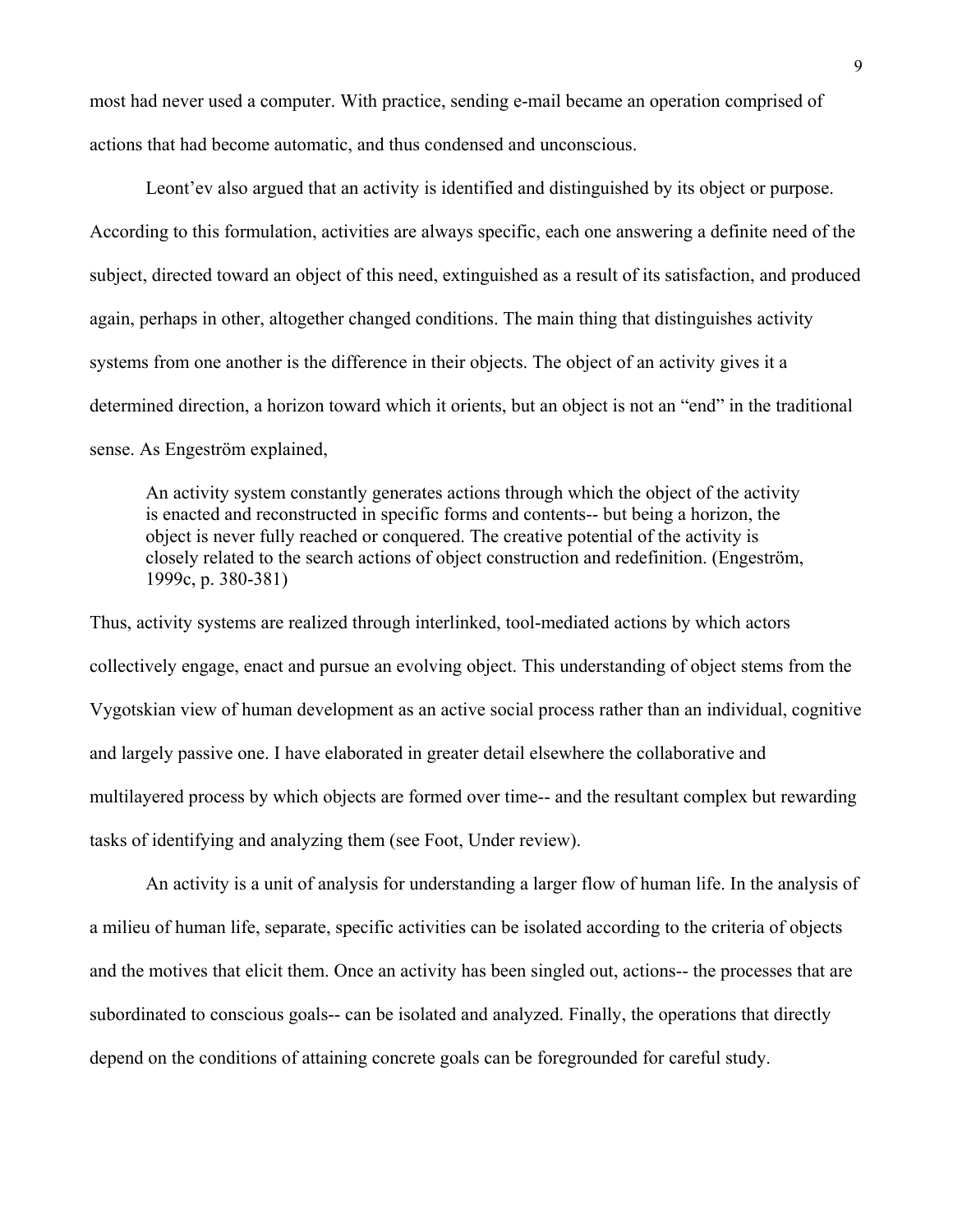Engeström (1987; 1990) built upon Leont'ev's work in developing the concept of activity as a unit of analysis. Based on Vygotsky's requirements, Engeström elucidated a definition of activity as a unit of analysis that fulfills the following demands: it is representative of the complexity of the whole, it is analyzeable in its contextuality, it is specific to human beings by being culturally mediated, and it is dynamic rather than static. Engeström critiqued Leont'ev on the basis that the instrumental and communicative aspects of activity were not brought into a unified complex model; that is, Leont'ev did not extend Vygotsky's basic triangular model (subject-object-mediator) to account for social relations. Engeström expanded the unit of activity to include three additional components that explicate the social structure of activity: 1.) rules that regulate the subject's actions toward an object, and relations with other participants in the activity; 2.) the community of people who share a interest in and involvement with the same object; and 3.) the division of labor-- what is being done by whom toward the object, including both the relatively horizontal division of tasks and the vertical division of power, positions, access to resources, and rewards. This expanded unit is referred to as an activity system by Engeström and his colleagues. (See Figure 2.)

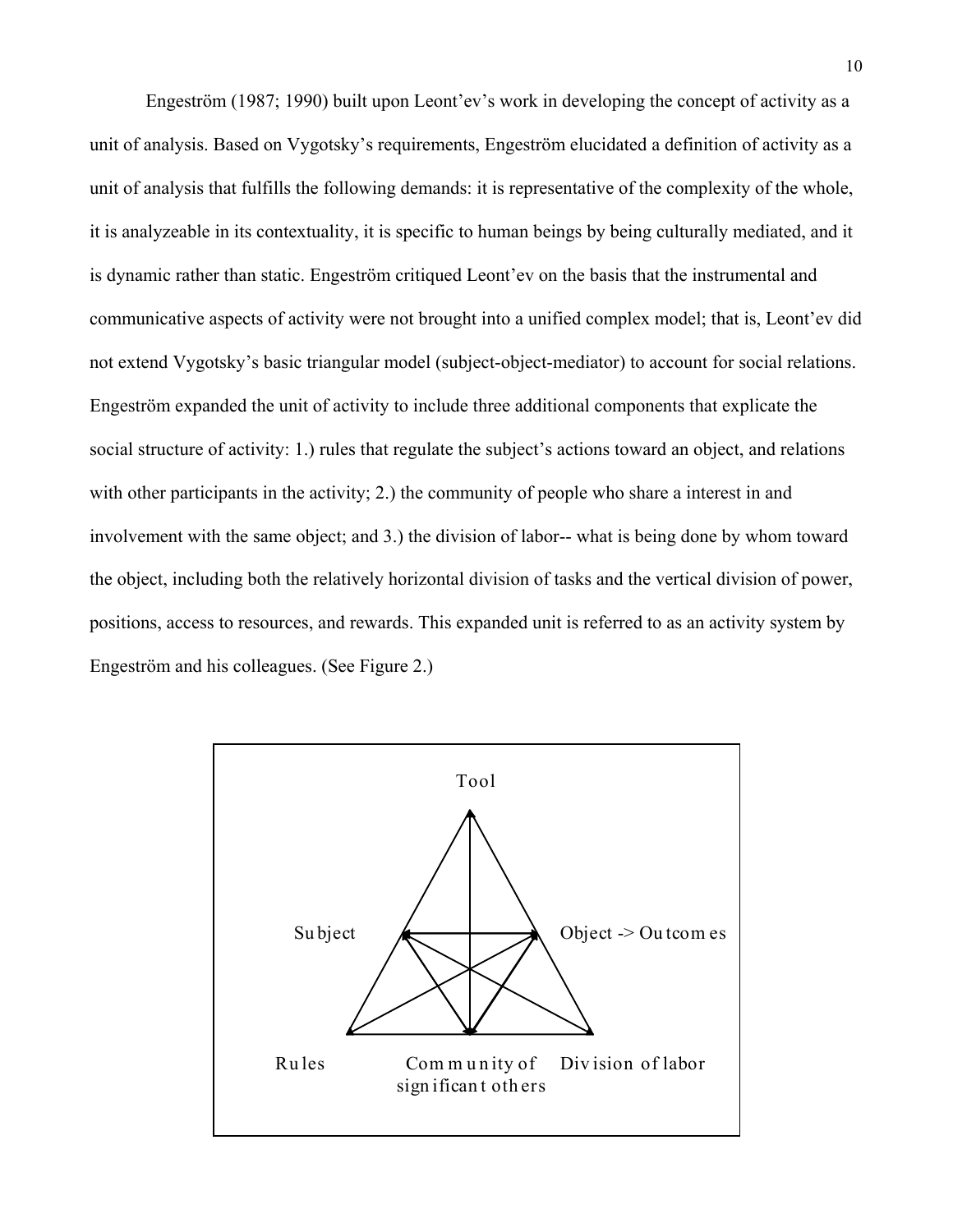**Figure 2:** Model of activity system (Engeström, 1987 p. 78).

 While the essential task of analysis is to grasp the systemic whole of an activity, not just its separate components, Engeström's model makes possible the analysis of a multitude of relations within the triangular structure of activity. In activity theory terms, one or more members of a group engaged in collective activity at any given moment may be viewed as a subject engaging the object of the activity through a particular action. Those who are part of the group oriented toward the same object, but are not engaging in that specific action are referred to as members of the "community of significant others." Thus throughout the course of an activity, the actual persons constituting the subject(s) and members of the community may interchange their "roles" frequently. As I elaborate below, the teasing apart of these relations in order to identify their dynamics is a complex analytical process requiring multiple kinds of data acquired over a relatively long period.

**Contradictions.** One central tenet of activity theory which is particularly important for this paper is that it acknowledges contradictions, conflict and discoordination as inevitable in the functioning of any system-- and identifies them as useful tools of analysis. Engeström and Miettinen (1999, p. 5) noted that while Marx's analyses of labor in capitalist systems were empirically weak and led therefore to a "somewhat abstract and exaggerated history of ever-increasing misery and exploitation," Marx's writings also yielded "invaluable analytical instruments, above all the concept of commodity as a contradictory unity of use value and exchange value." Kuutti (1996) explained how contradictions are used analytically within the CHAT framework.

Because activities are not isolated units but are more like nodes in crossing hierarchies and networks, they are influenced by other activities and other changes in their environment. External influences change some elements of activities, causing imbalances between between them. Activity theory uses the term contradiction to indicate a misfit within elements, between them, between different activities, or between different developmental phases of a single activity. Contradictions manifest themselves as problems, ruptures, breakdowns, and clashes. Activity theory sees contradiction as sources of development; activities are virtually always in the process of working through contradictions. (p. 34)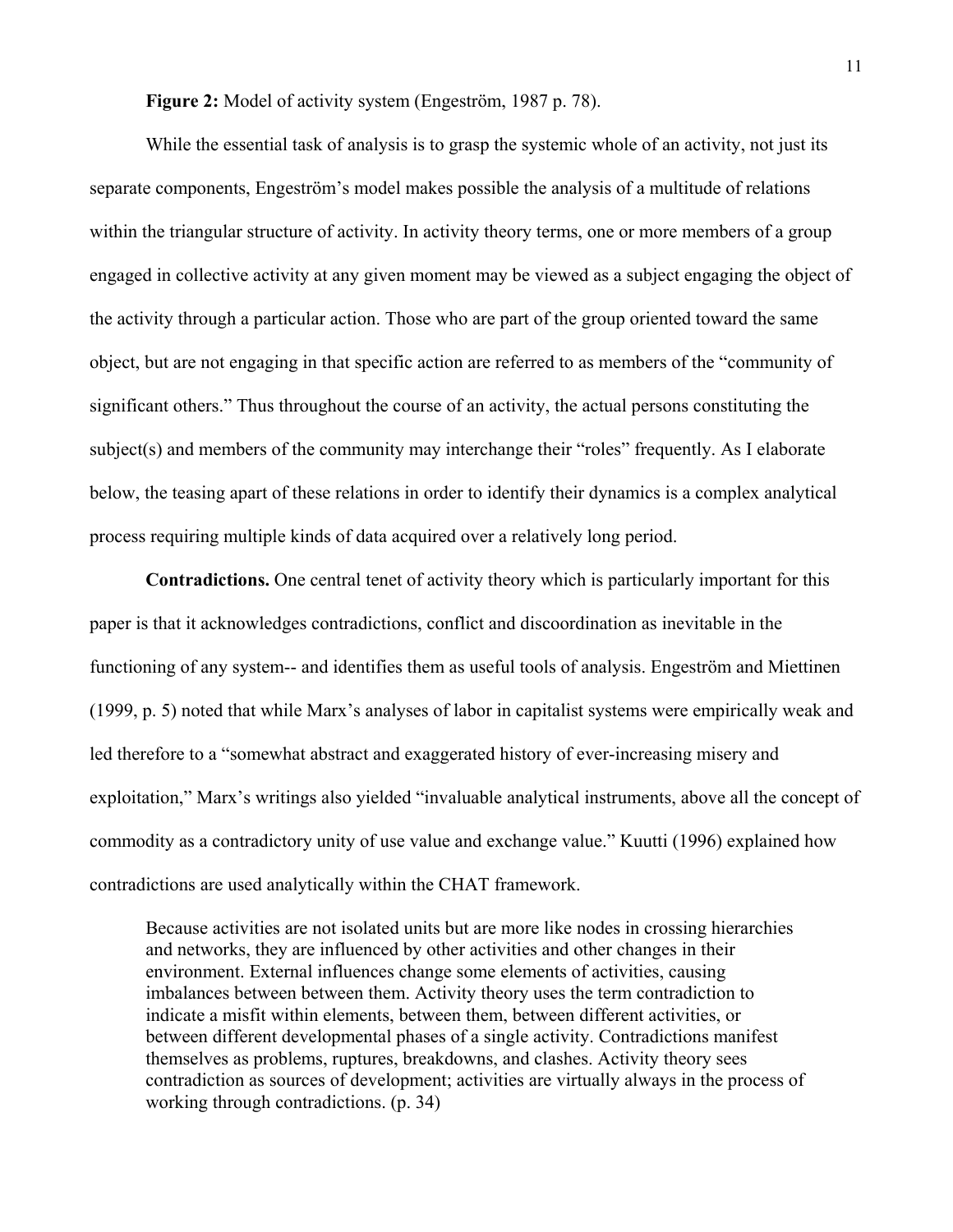The internal contradictions within an activity system are the forces which precipitate its development. Contradictions reveal opportunities for creative innovations, for new ways of structuring and enacting the activity. To elaborate, Engeström (1987) argued that within any human activity, contradictions emerge and evolve within and between each of the six "corners" of the activity triangle: subject, tool/artifact, object, rules, community, and division of labor.

 Contradictions are present in every collective activity and indicate emergent opportunities for the activity's development. I envision them as *illuminative hinges* through which participants in an activity can reflect on their activity system's developmental trajectory and understand its dynamics. Contradictions are a sign of richness in the activity system, not weakness, and of mobility and the capacity of an activity to develop rather than function in a fixed and static mode. Contradictions reveal the growing edges of the activity system-- the places where "growth buds" are able to form and expansive development takes place.

 Contradictions are not points of failure or deficits in the activity system in which they occur. They are not obstacles to be overcome in order to achieve goals. Rather than ending points, contradictions are starting places. They are not "problems" to be "fixed," and they cannot be quickly transcended through technical solutions. In other words, throwing more money at a contradiction, establishing a new division of labor, or creating new tools won't make them go away. In fact, as the data on the EAWARN demonstrates, these interventions may very well result in the aggravation of existing contradications or the emergence of new ones.

 The analysis of contradictions as illuminative hinges can open new vistas of understanding into organizations such as the EAWARN. Although all analogies are limited, I suggest that contradictions resemble hinges in two ways. The kind of hinge known as a "concealed hinge" is affixed in such a way that on a closed door its two metal planes lie parallel to one another-- at first glance nearly indistinguishable from each other. When set in motion the planes of a concealed hinge move in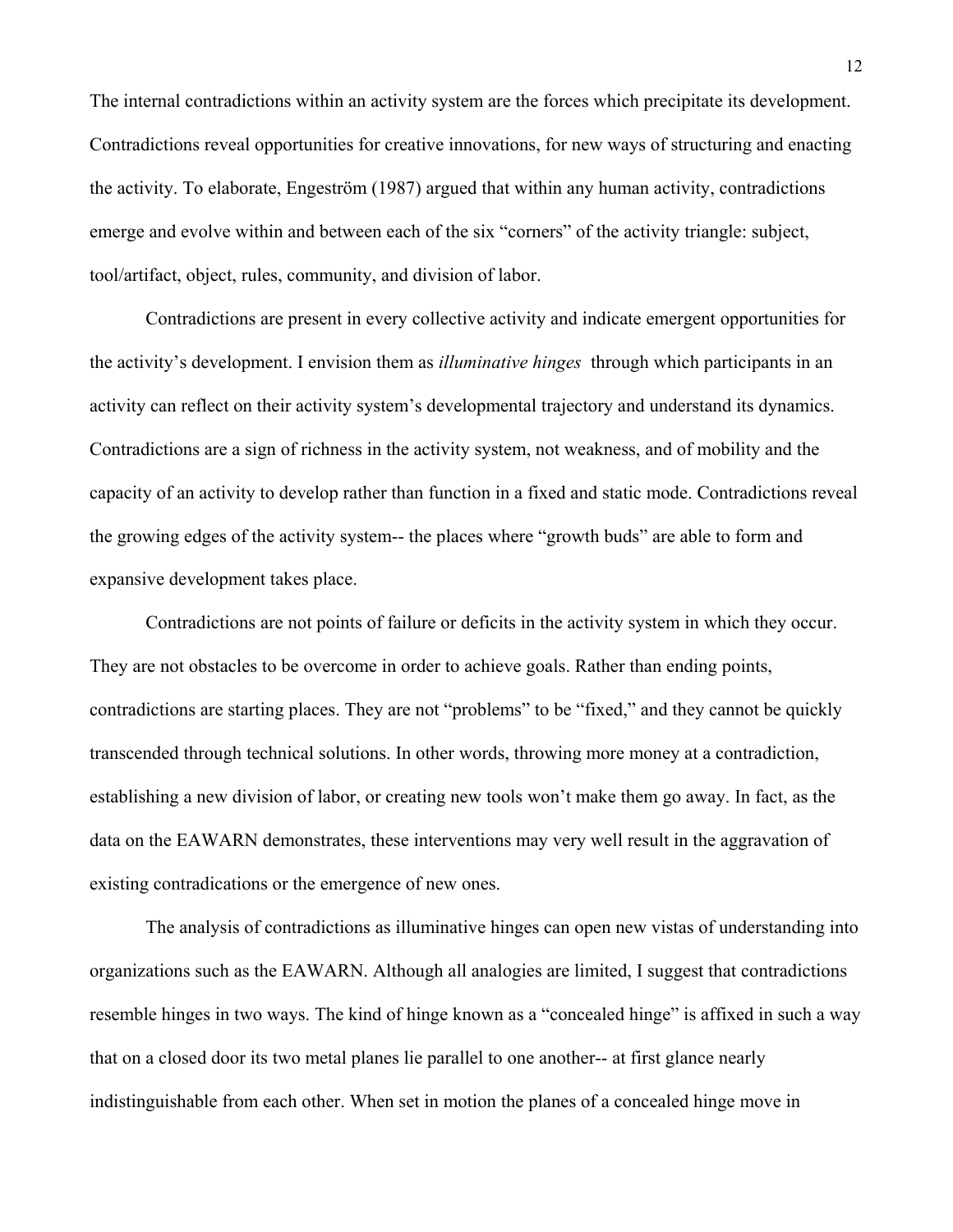divergent directions, revealing their distinction from one another. The space between them increases, exposing not only their inner surfaces, but also whatever lies beyond the hinge plane in the nowexpanded frame of sight. Similarly, a contradiction in an activity system consists of two figurative planes or forces which coexist, unnoticed most of the time, linked together in a single entitity. Like hinges, the "planes" of a contradiction pressed into motion will move in diverging directions, exposing new facets and dynamics of the activity, and revealing possible directions for the future development and transformation of the activity.

 The second way in which contradictions resemble hinges has to do with a hinge's function in connecting a fixed entity, a door frame, with a mobile entity, a door. Similarly, contradictions link the "fixed" entity of an established activity system, with the mobile entities of its potential expansions and contractions. In this way contradictions link an historically formulated activity with what Vygotsky (1978) called a "zone of proximal development." While Vygotsky envisioned the zone of proximal development as it pertains to individuals, Engeström expanded the notion to include the distance or area between an activity system's present and foreseeable future, arguing that:

The zone of proximal development may be depicted as [an] ... area between actions embedded in the current activity with its historical roots and contradictions, the foreseeable activity in which the contradictions are expansively resolved, and the foreseeable activity in which the contradictions have led to contraction and destruction of opportunities. (Engeström, 1999b, p. 67)

By exposing new facets of an activity, and by linking the fixed, historically formed activity system with its mobile future structure, contradictions function as illuminative hinges in the analysis of organizations.

Holland and Reeves also highlighted the value of contradictions as sites of illumination:

Contradictions... are the key to understanding shifts in activity systems.The working out of multilevel contradictions, primarily stemming from the opposition between use value and exchange value in capitalist political economies, drives change. (Holland & Reeves, 1996, p. 272)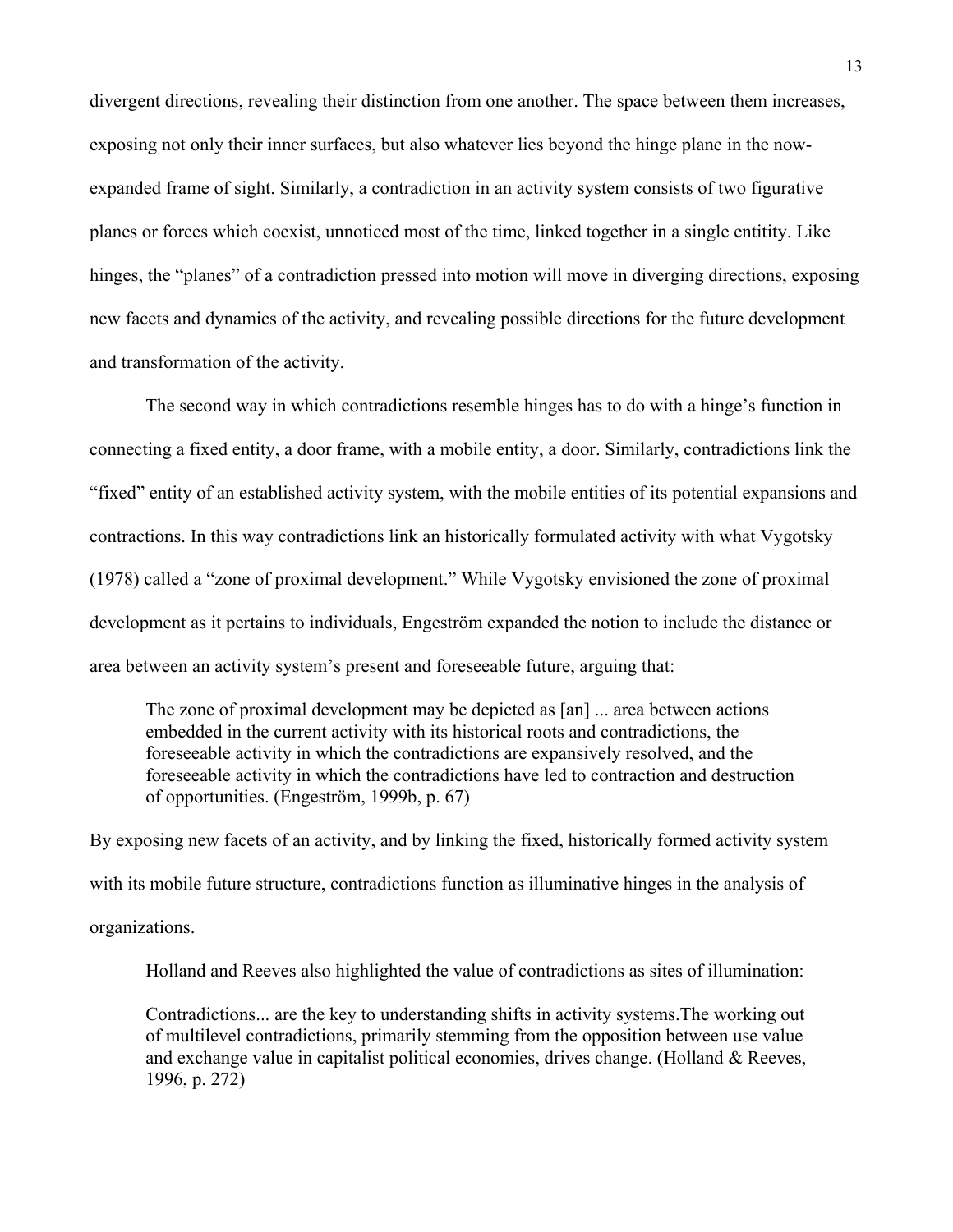The activity theory concept of contradictions is related to the notion of "paradox" employed by organizational theorists Robert Quinn and Kim Cameron (1988). After observing that paradoxes are characterized by the simultaneous presence of contradictory elements, they propose analyzing organizations using a paradoxical frame:

The paradoxical frame suggests that organizations are dynamic. They exist within and are themselves dynamic streams of energy which are constantly transformed. These energy flows are constantly taking material forms which, from the human time perspective, may be seen as permanent. The change process, however, is continuous both inside and outside the organization. While the transformations can take the form of vicious circles, they can also take the form of virtuous circles. When both of these phenomena are simultaneously recognized, we have a dynamic, paradoxical frame that allows us to understand transformation. (Quinn & Cameron, 1988, p. 304)

Quinn and Cameron's conceptualization of continuous organizational transformations that are understandable through a paradoxical frame was strikingly similar to the activity theory notion of the expansive or contractive development of an activity system as precipitated by contradictions.

 According to Blackler (1992), this attention to the contradictions, conflicts and discoordinations within an activity system is the reason activity theory can be a helpful tool for social and institutional change. As Engeström (1990) has experienced in his intervention work, mapping the cycle of development in an activity system, and identifying the internal contradictions of the system which have catalyzed development, can provide a collective mirror for those involved in the activity, helping them to identify the sites or sources of the discoordination, and suggesting potential avenues for expansive change.

**Collective Learning Actions and Expansive Cycles of Transformation.** The concepts of epistemic actions and the cyclic transformation of an activity system are the final notions I introduce as integral parts of this theoretical framework. In my analysis of the development of the EAWARN, I employ Engeström's (1987) conceptual tool of expansive cycles. Drawing upon Davydov's (1988) analysis of individual's learning actions, Engeström (1999c) elaborated the ways in which contradictions provoke collective epistemic actions, which lead an activity in what dialectical logic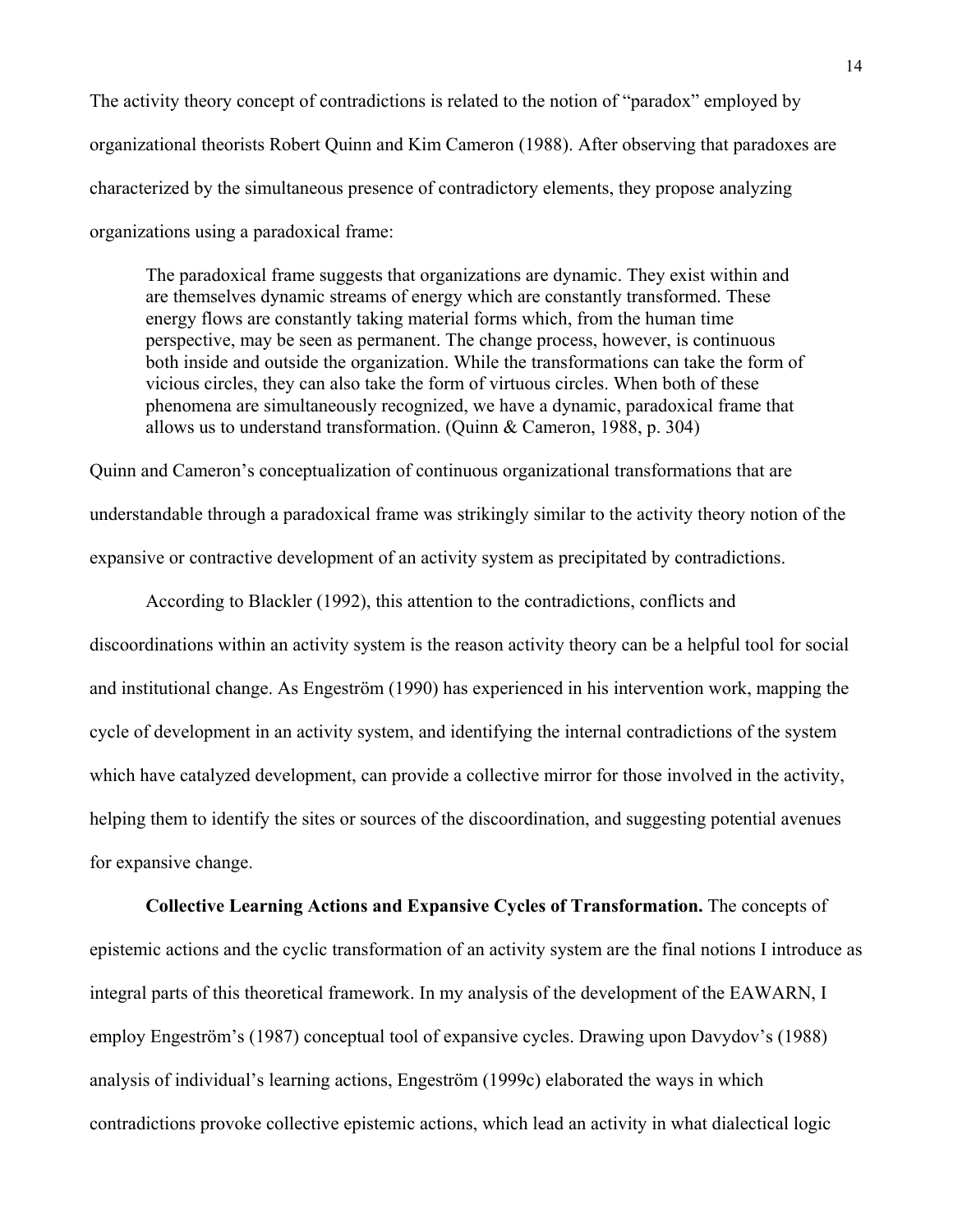terms the ascent from the abstract to the concrete. I paraphrase Engeström's descriptions of the "ideal-

typical sequence of epistemic actions" in the following listing:

- 1. *questioning* criticizing some aspects of the accepted practice and existing wisdom;
- 2. *analyzing* the situation in order to find out causes or explanatory mechanisms. Analysis may either seek to explain the situation by tracing its origin and evolution (historicalgenetic analysis), or by constructing a picture of its inner systemic relations (actualempirical analysis);
- 3. *modelling* the newly found explanatory relationship in some publicly observable and transmittable medium;
- 4. *examining the model* in order to grasp its dynamics, potentials, and limitations;
- 5. *implementing the model* through practical applications and conceptual extensions;
- 6. *reflecting* on and evaluating the process;
- 7. *consolidating* its outcomes into a new, stable form of practice.

These seven epistemic actions are modelled by Engeström as phases of an outwardly expanding spiral, but multiple kinds of actions may take place at any time. The phasic model simply allows for the identification and analysis of the dominant action type during a particular period of time. For instance, the EAWARN's development up to and during the period of this study can be mapped in this "idealtypical sequence" of epistemic actions. These epistemic actions occur in a cyclic pattern-- each cycle of development in an activity system is contingent upon, and somewhat overlapping of the previous cycle. The expansive cycle is an "ideal type" of an activity's development, as any process of development includes contractions as well as expansions. As I demonstrate later in this paper, the development of the EAWARN during the period of this study approximated one full expansive cycle and part of a second.

# **Methodology**

 The decision to employ an activity theory framework in the study of a largely virtual community such as the EAWARN has significant methodological implications. The identification of an activity system's object and the analysis of its developmental cycle are not simple tasks. As Christiansen noted, "the activity is not immediately accessible consciously, so you cannot interview people about their activity directly through rote questions but must interpret their actions and opinions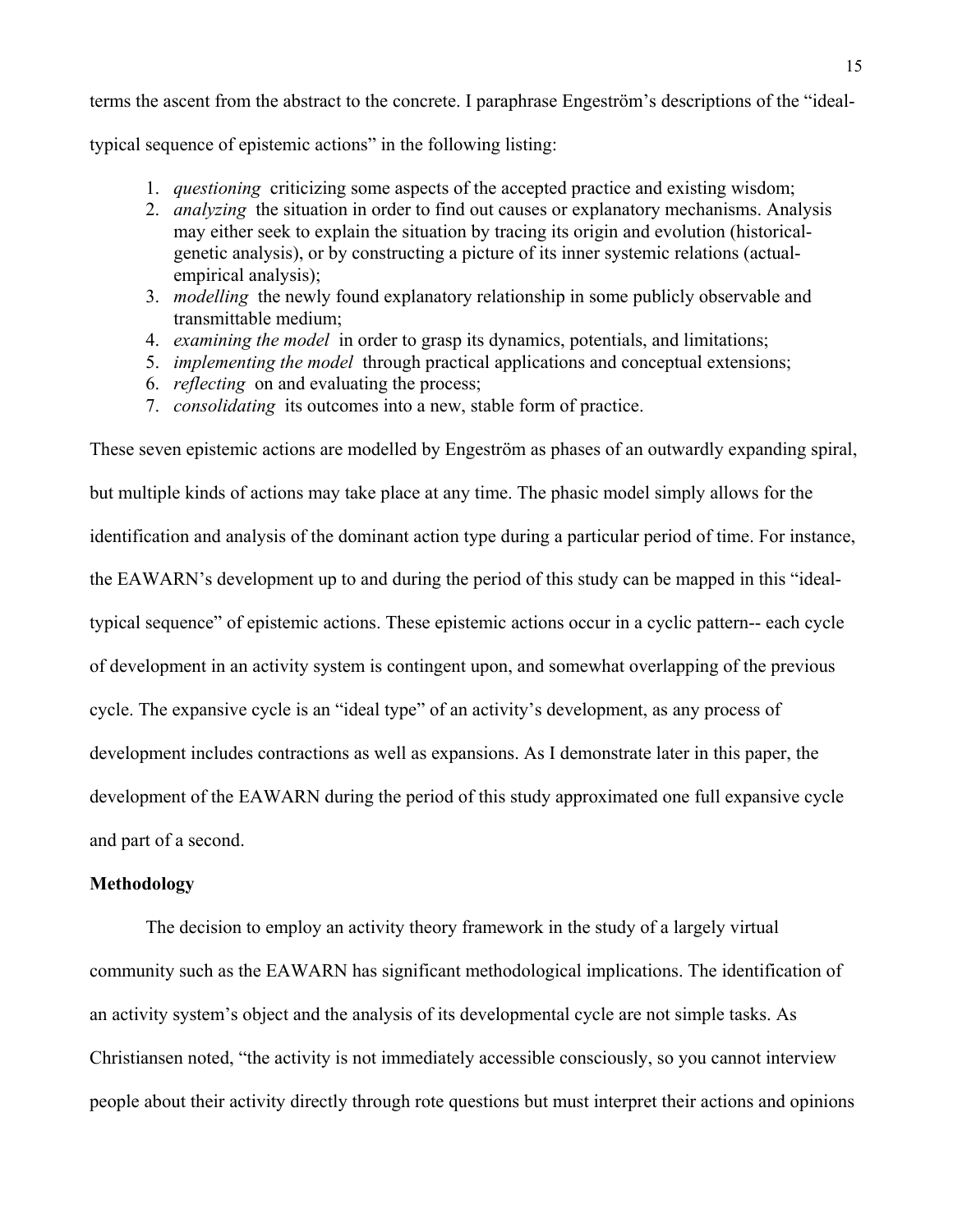after some careful reflection." (Christiansen, 1996, p. 178) Thus, Vygotsky (1978) and activity theorist Sylvia Scribner (1985) argued that the ideal primary data for an application of activity theory should be collected through ethnographic methods of participant observation, interviews, and discussions in real-life settings. Christiansen echoed their argument by explaining that:

Activity is a process that we can approach by unfolding the task as stated [in the behavior, verbally and in all other ways] by the actor, through historical inquiry, observation, and interviews. (Christiansen, 1996, p. 177)

I detail below the ways in which I engaged in each of these methods of data collection in relation to the EAWARN, as well as my strategies for processing and analyzing the mostly Russian-language data.

 Between September, 1995, and December, 1996, I was a participant observer in the Network, collecting data through fieldnotes and by recording the oral reports on regional ethnic relations by the EAWARN participants, and the discussions of the Network during its weeklong annual meetings in 1995 and 1996. I have 23 hours of these recordings from the annual meeting held on Cyprus, in October, 1995, and 22 hours of reports and discussions recorded from the annual meeting held in London and Londonderry, UK, in October, 1996. In October, 1999, I attended a third annual meeting in Spain, during which I again recorded the Network's discussions and wrote detailed fieldnotes.

 In addition to recording Network discussions, I conducted unstructured and semi-structured interviews with all of the directors and members of the Network between October, 1995 and October, 1996, and again with a subset in October, 1999. These interviews ranged in length from 20-90 minutes, and audio recordings of them were transcribed and translated. I also archived and translated all of the electronic messages exchanged among Network participants on the EAWARN's teleconference between January 1996 and October, 1998, at which point the teleconference was closed. During 1996, the primary period of this study, approximately 250 messages were exchanged on the teleconference. Finally, I collected texts written by the directors and members of the EAWARN project: reports that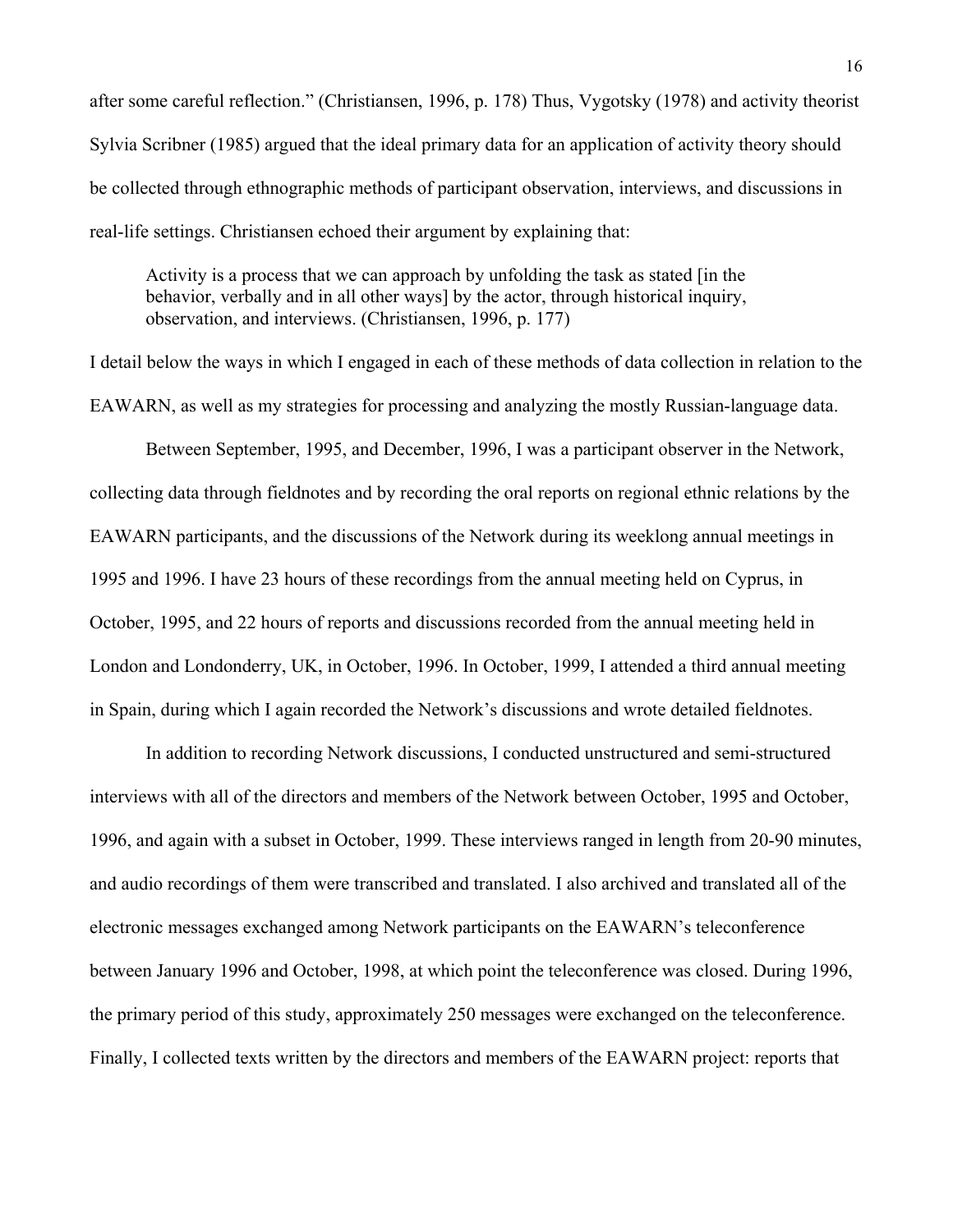were sent to the IEA database by Network members, *Bulletin* issues in Russian and English, and copies of funding proposals and progress reports made to the Carnegie Corporation.

 Many of the Network participants and two of the five Network directors spoke Russian as their first language. The others spoke Russian fluently as a second language, although with discernible accents. Much of the data were Russian-language: all of the discussions at the annual meetings and on the teleconference, all of the written reports on ethnic relations produced by Network participants, and most of the interviews were in Russian. While I am conversational and literate in Russian, to transcribe and translate the data I worked extensively with two native Russian-speakers unaffiliated with the Network.

 In analyzing the data for the study I first read them closely to piece together a chronology of the EAWARN. Next, I searched for evidence of deliberation and turning points in the Network's development. Contradictions became apparent in the data on the EAWARN through discursive, behavioral, organizational and/or material disturbances in the EAWARN's actions. Focusing on observable actions such as the publication and distribution of information products in both paper and electronic forms, patterns of tool appropriation, and discursive references to organizational developments, I paid attention to moments of discoordination or disruptions. In interview transcripts I looked for dilemmatic statements and patterns in participants' articulations of their satisfaction level with the Network, their likes and dislikes about the functioning of the EAWARN project, and their verbal representations of the Network's "effectiveness." While space does not allow me to present all of the findings of this study that emerged through these analytical methods, I present the following set of findings related to the development of the EAWARN to illustrate the functionality of CHAT in analysis of and service to the EAWARN community.

### **Analyzing the Development of the EAWARN in CHAT Perspective**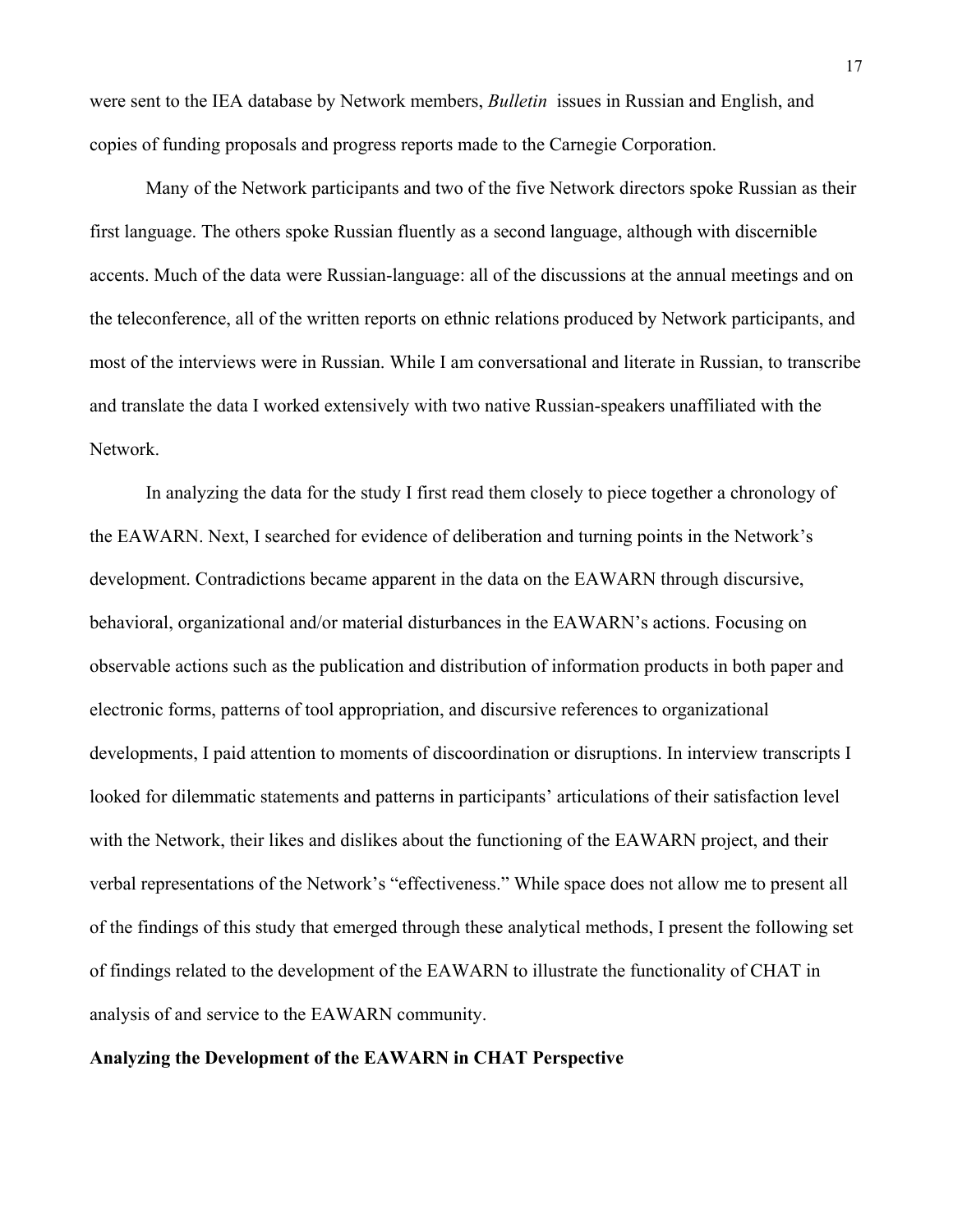The development of the EAWARN during the period of this study followed in broad contours a pattern which Engeström (1987) called an expansive cycle. In an expansive cycle, decisive actions of individuals within an activity system-- which emerge in reaction to and resolution of deep internal contradictions-- coalesce to form a qualitatively new mode of joint activity. An expansive cycle can be thought of as the reorchestration of an activity system that occurs when there are shifts within and between its six "corners." In the case of the EAWARN, organizational development was primarily driven by tensions between two forces in the post-Soviet sphere: sociopolitical concerns surrounding the politicization of ethnicity, and economic imperatives created by the introduction of market relations.

 I provide here a brief summary of the manifestations of these competing forces first in the relations among the EAWARN's participants; secondly, within the Network's object-concepts; and thirdly, in the development of its tools. The core contradiction within each of these "corners" of the EAWARN activity system is between its use value in addressing sociopolitical issues, and its exchange value in an emergent, and arguably primitive, capitalistic economy. To complete this sketch of the findings which I have presented in detail elsewhere (Foot, 1999b), I describe the expansive cycles through which the Network's development proceeded, precipitated by contradictions.

**The Constitution of Relationships within the Network.** Relations between the EAWARN members and directors-- as they functioned intermittently as subjects and community members to one another in the Network's activity-- were shaped by the dual forces of sociopolitical concerns and economic concerns. These forces manifested themselves in several ways in the communicative relations of the EAWARN. These included, first, the division of labor within the EAWARN, as members were asked to write monthly reports, and to trust that the quality of their work analyzing ethnic relations would be fairly rewarded in the size of their honoraria. Second, these two forces were visible in the rules which governed relations between the Network members and directors in that the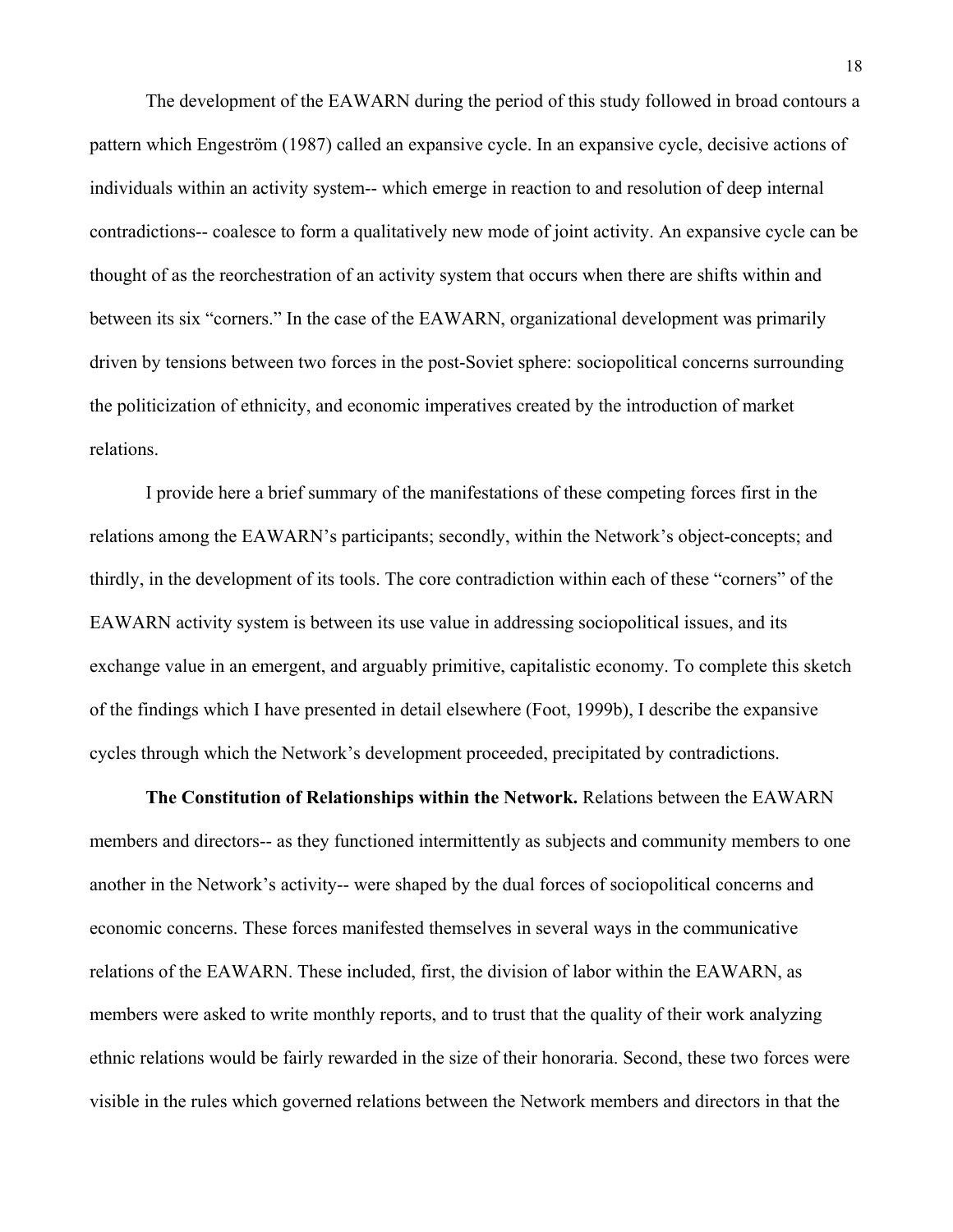rules prescribed both the treatment of sociopolitical events and financial transactions within the Network. Third, these forces were manifested in the discursive dual construction of Network members as both "experts" and "stations." This dual construction was shaped in part by re-inscriptions and reenactments of center-periphery power relations by Network participants both within the former Soviet Union (FSU) and between the US and the FSU. However, the primary significance of this finding for this study was that "experts" connoted the participants' use value to the Network directors, and "stations" connoted their exchange value.

 **How Network Participants Construct Their Object.** I identified two primary objectconceptions around which the Network's activity was oriented during this study-- the monitoring of ethnic relations for the purpose of providing early warning of conflict, and the building of epistemic communities. To summarize briefly here what I have elaborated elsewhere (Foot, Under review), the data on the development of the EAWARN's object indicate that there was some chronological sequencing within and between the formation of the object-concepts. The object-concept facet of ethnological monitoring preceded the facet of early warning, and the object-concept facet of an epistemic community *within* the FSU preceded the facet of one that would extend beyond the FSU. Furthermore, the object-concept of epistemic community building through the Network may have been a later layer to the ethnological monitoring/early warning object-concept, as it was not referenced specifically in the earliest conceptualizations of the Network. On the other hand, this object-concept may have been constructed, at least by the Rossian side of the Network, in the earliest stages of the Network, but simply not have been reflected in the data I was able to collect.

 Returning to the opposing forces of sociopolitical concerns and economic concerns which drive the development of the EAWARN during the period of this study, I suggest that the data also demonstrate that as a result of these forces, a primary contradiction was manifested within the EAWARN's object. First, both the object-concepts of ethnological monitoring/early warning, and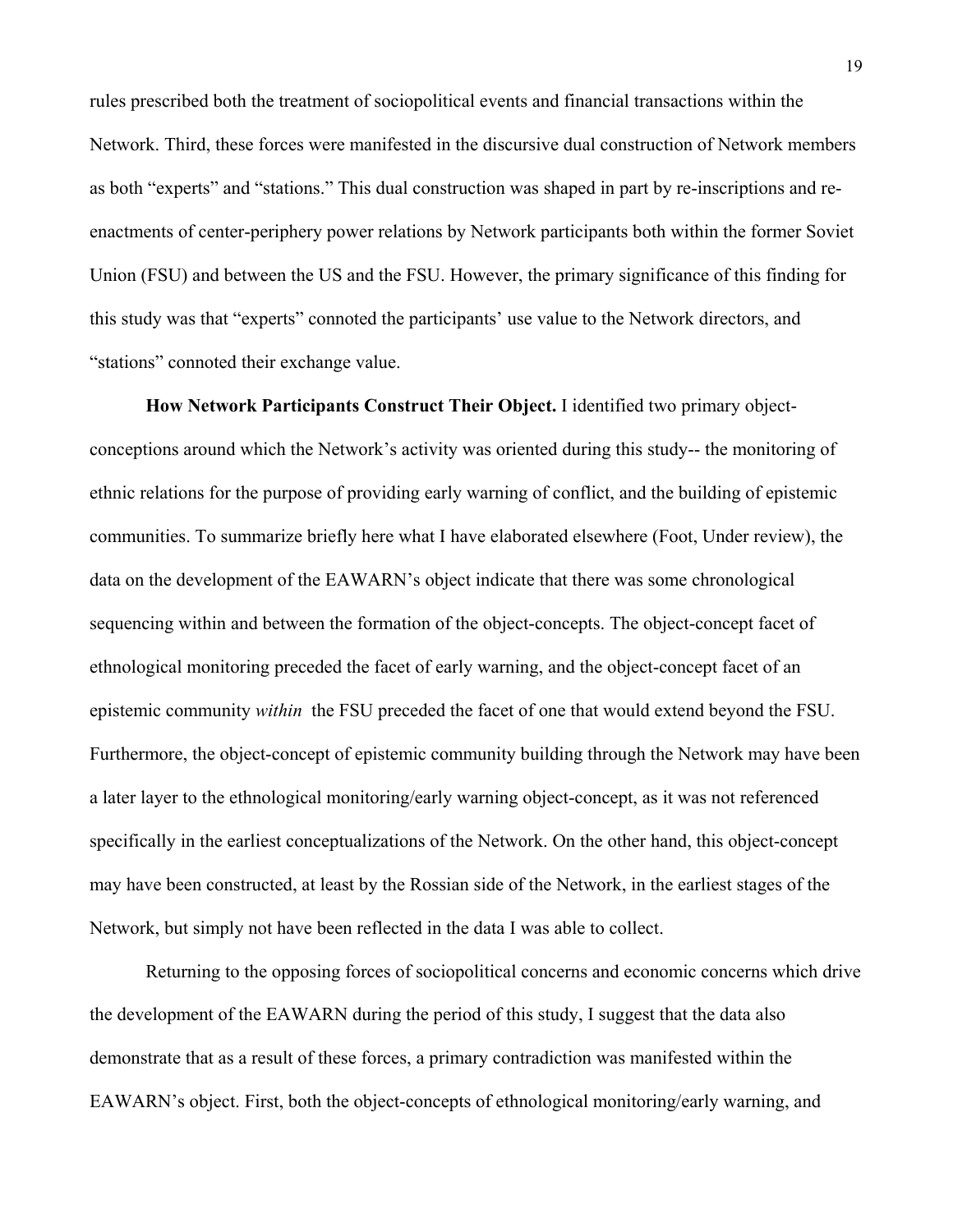epistemic community-building have strong use values-- any degree of achievement of them as aims can lead to beneficial results in the sociopolitical realm. The pursuit of ethnological monitoring/early warning would ideally result in diminished violence and thus a decrease in casualties. The development of the EAWARN as an epistemic community provided many benefits to its members. In an interview, Tishkov explained that the creation of the EAWARN was:

... an effort to keep the best experts in the field of ethnic studies and conflict studies in the post-Soviet space as one community. I mean community as um, as people who cooperate, exchange material, educate each other, and who keep human contacts which had very drastically failed and which failed quite drastically after the collapse of the Soviet Union, and many intellectuals, and especially in the field of academia, feel unhappy about this situation. They do not have proper access to other academic, academia like Western, Anglo-American, academia, because of the language barrier and lack of context and many other..., so they, they still feel [bloc?] of attachment, interest, and sometimes [unintelligible] those interests to keep relations with the leading research institution centers of Russia. Ah, [unintelligible] of Russian Federation, I mean they publish [in] ah New Independent States. (Interview, 10/95)

The use values of the epistemic community concept of the EAWARN included a reduction in the sense of isolation experienced by many Russian-speaking social scientists after the dissolution of the USSR, and the potential for its members to develop their scholarship.

 However, both object-concepts, developed in an activity system that was driven by economic as well as sociopolitical concerns, have potential exchange value as well. The Network directors and some members were well aware during the course of this study that engagement with ethnological monitoring/early warning could result in salable information products. Furthermore, the development of the EAWARN as epistemic community could be exchanged for increased visibility and prestige in the view of research, policymaking and funding organizations, and for greater loyalty to the EAWARN from Network members in the face of increasing competition between conflict monitoring organizations for skilled, experienced monitors of ethnic relations. Each of these "exchanges" would result eventually in greater material resources for the Network. Increased visibility and prestige of an epistemic community would translate into an increased demand for its knowledge products, whether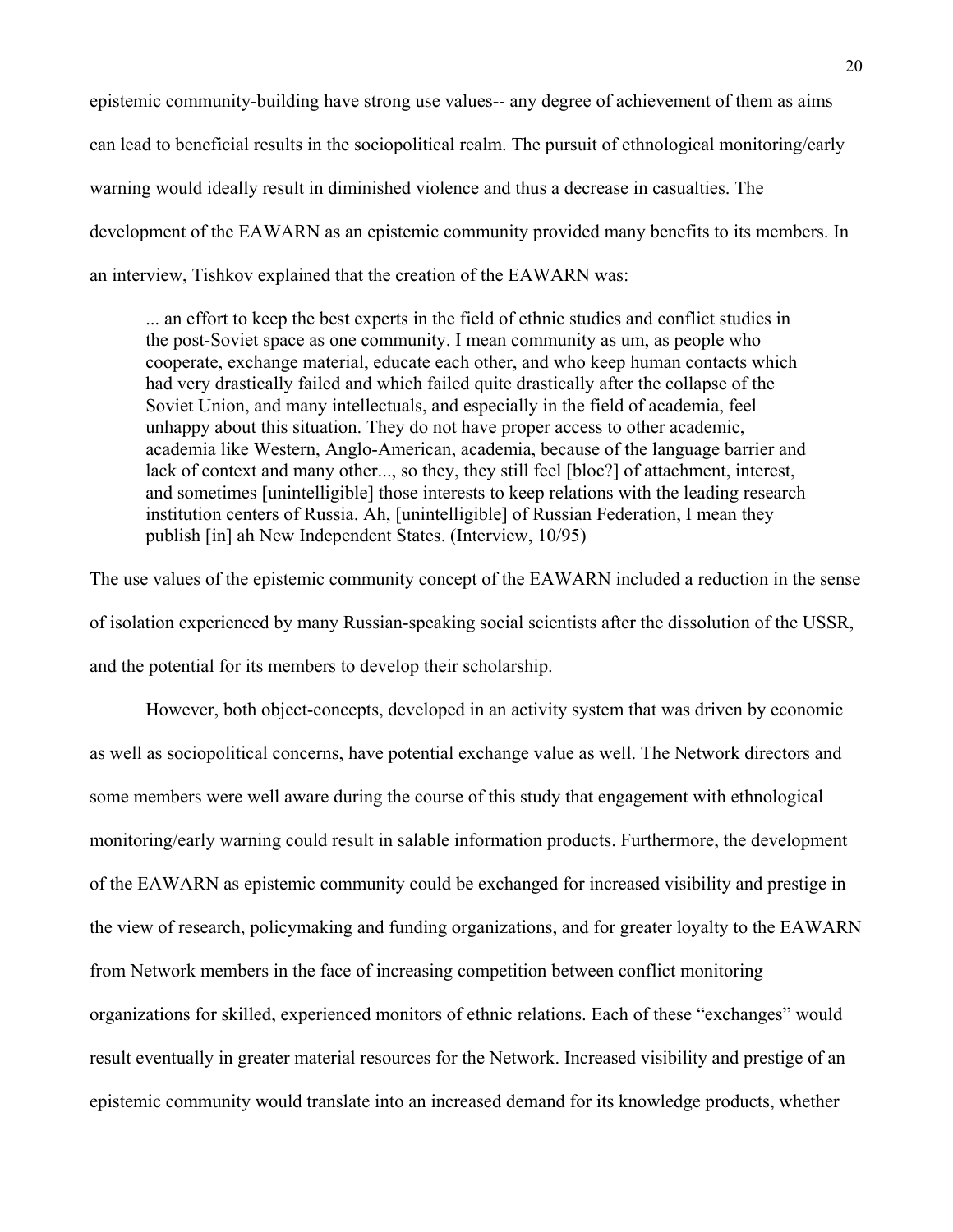through sponsorship of research (grants) or outright purchase of its knowledge products (sales). Likewise, increased loyalty among Network members to the EAWARN preserved and maintained the productive capacity of the EAWARN. Thus the dual nature of the EAWARN's object-- its use value and exchange value-- is apparent, manifesting a primary contradiction. The Network's object-concepts are permeated by this core contradiction between their use value pertaining to sociopolitical concerns, and their exchange value *vis a vis* economic concerns.

 **The Development of the Network's Tools**. The artifacts, or tools, employed by the Network included the monthly reports members sent to the Moscow office, a model of conflict indicators which was developed to structure the reports for interlinkage with other conflict monitoring organizations, the Russian and English versions of the *Bulletin,* an email teleconference, weeklong annual seminars, and project websites. I analyze how Network members employed several different tools, in various ways, to engage the EAWARN's object-concepts. Some Network members constructed the monthly reports and the indicator model as administrative demands or rules with which they had to comply, rather than as artifacts which mediated their enactment of ethnological monitoring. The following Network member's comment exemplifies the perception of monthly reports as "compulsory" rules:

And specially, some form, I do not like form, do not like compulsiveness, because it seems to me, when a person does something compulsory, then his attitude to it is formal. There is little creativity in this, little thoughts, but more compulsiveness, that is should do something... I am against it. (Interview, 10/96)

Later in the same interview, this Network member equated the directors' attempts to standardize the reports and the model with a lack of trust in the Network members.

 There is no inherent characteristic of an artifact which determines its function in an activity system. Artifacts, depending on how they are employed in an activity, can function as rules which mediate the subject's interaction with members of the community of significant others, as well as or instead of functioning as tools. This shift in the function of an artifact takes place typically when the artifact is constructed by the subject as an administrative demand which satisfies a requirement of one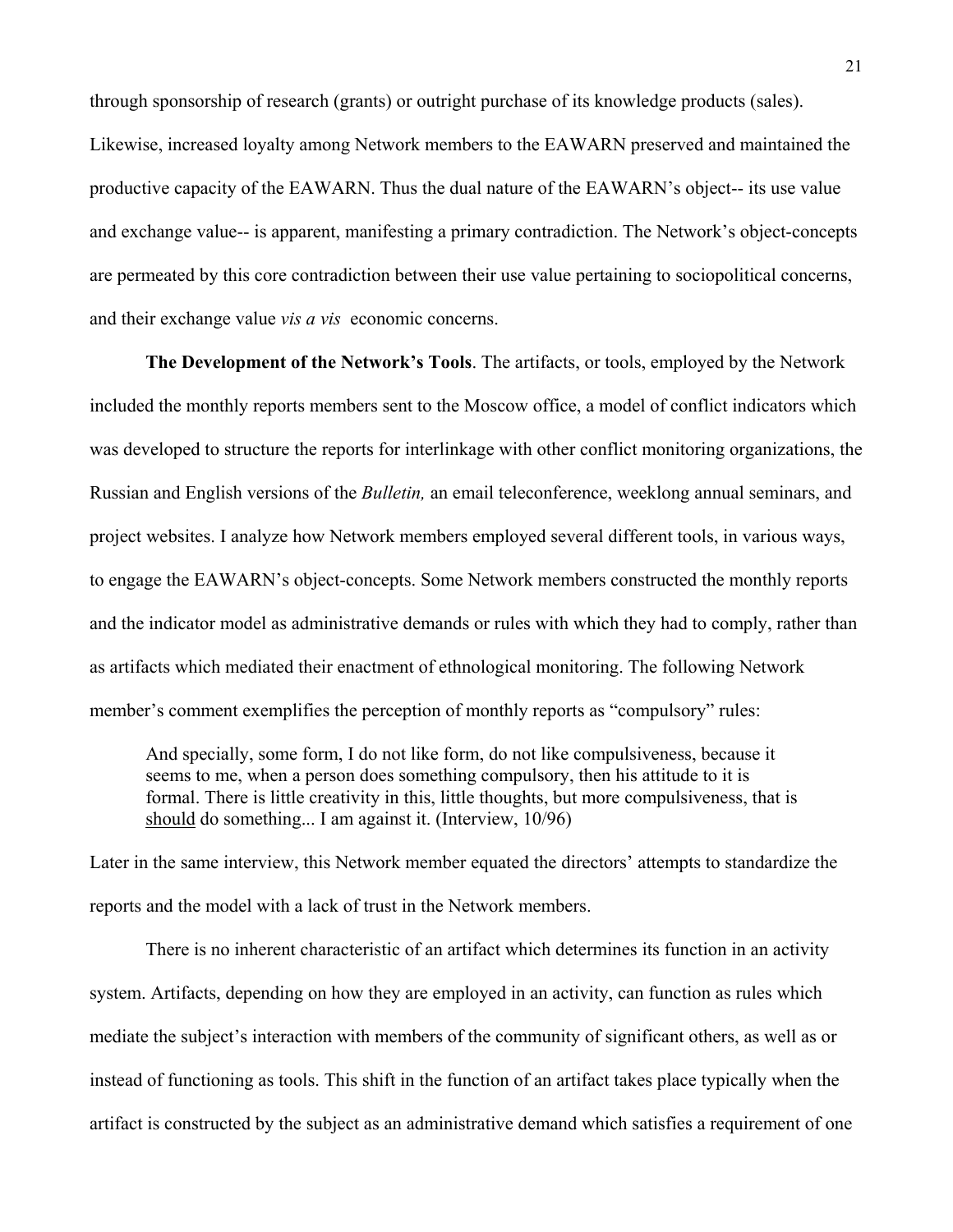or more constituent members of the subject's community-- rather than as an instrument useful for engaging the object of the activity.

 The dual construction of the Network's tools as both tools and adminstrative demands is significant in another way: it reveals a primary contradiction between the use value and exchange value they held for the Network members. For example, the reports were the foundational tool through which ethnological monitoring was pursued by the Network members *and* the reports were the "currency" which Network participants exchanged for membership in the EAWARN.

 **Developmental Cycles of the EAWARN**. The analysis of contradictions in an activity system accords understanding of its developmental trajectory. Contradictions can be seen as the "places" in an activity system from which innovations emerge. According to Engeström, (1990), developmental shifts in an activity system occur in a pattern which he terms an expansive cycle. In this process:

Development proceeds from initial individual actions to the formation of a qualitatively new mode of joint activity. The decisive actions that set the expansive cycle in motion are not arbitrary or accidental. As was pointed out, they emerge as a result of and a solution to deep internal contradictions in the old activity. (p. 270)

An example of individual actions emerging out of contradictions and resulting in a qualitatively new mode of joint activity occurred in the EAWARN activity system when Tishkov, the primary director of the EAWARN on the Rossian side, introduced a model of conflict indicators during the 1995 meeting.

 Tishkov's action of proposing the indicator model was precipitated in part by the oppositional tension between the Network members' inconsistently structured monthly reports, and the EAWARN's aim of monitoring ethnic relations in order to provide early warning of conflict. In other words, the introduction of the indicator model was an attempt to resolve a contradiction between the Network's tool of narrative reports, and aspects of its object-concept of ethonological monitoring/early warning. The introduction of the indicator model precipitated a new mode of joint activity between the EAWARN participants. While it contributed to the resolution of some systemic contradictions, it created others. Therefore, the introduction of the indicator model into the EAWARN is a focal point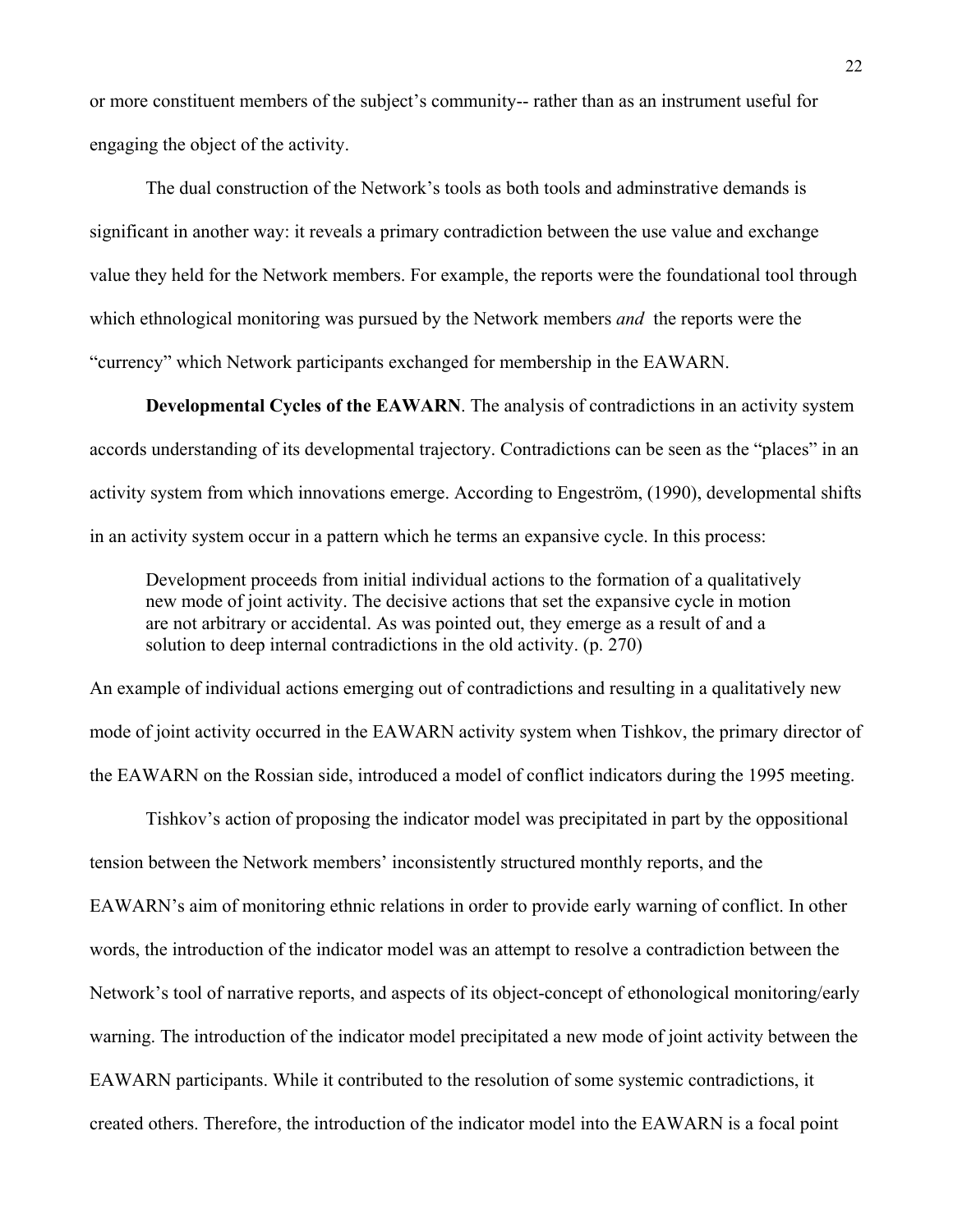for understanding how expansive development takes place-- through the "construction and resolution of sucessively evolving tensions or contradictions in a complex system" (Engeström, 1999a, p. 384). The development of an activity system proceeds as participants act to resolve or transcend the system's contradictions.

 Analysis of the historical formation of the activity system is necessary in order to understand the preconditions and precipitating causes of the decisive actions which catalyze development. For this reason, I outline some steps in the formation of the EAWARN and events that occured during the period of this study, analyzing them as evidence of the "epistemic actions" through which expansive learning or development occurs. I employ Engeström's (1999a) typology of epistemic actions described earlier in this article to analyze the development of the Network from 1990-1996.

 Initially, members on both the American and Rossian sides of the "Joint Project on Ethnic Conflict Management in the Former Soviet Union" through which the EAWARN was organized were engaged in *questioning* and criticizing the accepted practices formed during the Soviet era for conceptualizing and researching ethnicity and ethnic relations, and "managing" tensions between ethnic groups. The first funding proposal for a "U.S.-Soviet Conflict Resolution Project," which later developed into the EAWARN, was submitted to the Carnegie Corporation in May, 1990, and contained many statements criticizing the historical approach of the Soviet government of repressing ethnic conflicts, and problematizing the current situation.

 During 1991 and 1992, members of the Joint Project began sharing some of their questions and engaged in *analyzing* the ethnic relations situation in the Soviet/post-Soviet sphere. Both historical and empirical analyses of relevant issues such as the Soviet "theory of nationalities," the Rossian Federation's "nationality policy," and current events in ethnic relations took place during several meetings and conferences organized by a "Joint Project," the EAWARN's forerunner.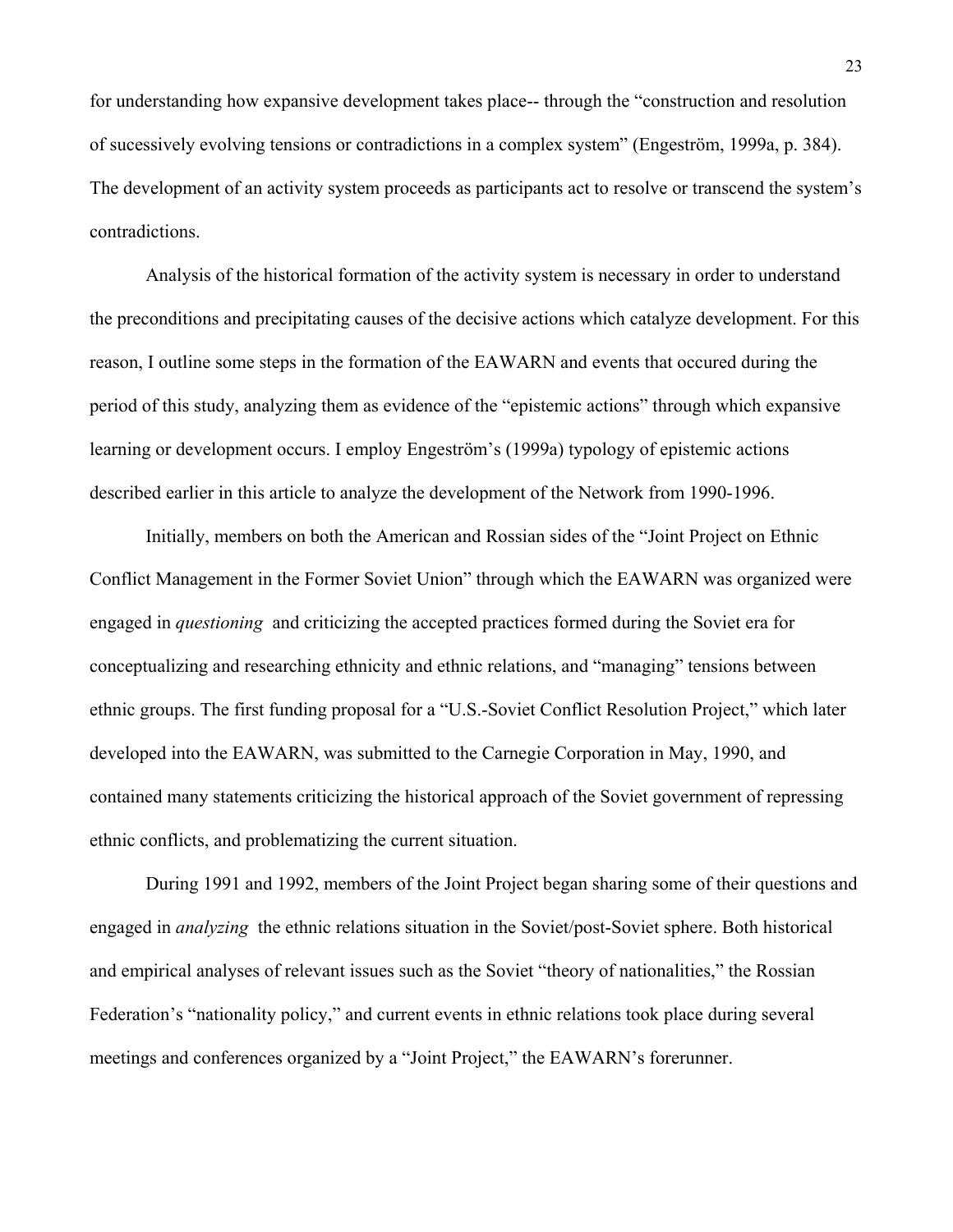These *analyzing* actions continued to dominate the activity of the Joint Project through September, 1992, when it organized a large conference in Moscow called "Nationality Policy in the Russian Federation." Concurrent with this conference were a series of "working group" meetings, during which the Joint Project members began to *model* their analyses and proposed solutions for managing the ethnic conflict situation in Rossia. While these modelling actions were not directly observable, they were evidenced in the Joint Project's report on the proceedings of the working group meetings. The creation of an "information-gathering network" for monitors/managers of ethnic relations in Rossia was first mentioned in this report as one "model" for addressing the problems the Joint Project had identified in their working group meetings.

 The network-concept evolved through several formulations during the modelling phase. This evolution resulted from actions of *examining the model* of the network-concept. Examining actions took place through correspondence among the emerging directorate of what became the EAWARN during the end of 1992 and through the middle of 1993. In October 1993, the "inauguration" of the Network took place, beginning the phase of actions directed toward *implementing the model*-- making the network-concept concrete in the form of the EAWARN. The focus was on working out in practice in the EAWARN what had been agreed upon in principle between the co-coordinators of the Network. Participant selection and training, the assimilation of new members into the system, and operationalizing the actions of "ethnological monitoring" became the dominant actions within the activity system.

 At the time I began the participant-observation phase of this study in the fall of 1995, the directors and some members of the EAWARN had already begun to engage in *reflecting* on and evaluating the activity in which they were engaged. For the directors at least, evaluation of the EAWARN took place in part through the pursuit of outside assessment, and in view of the EAWARN's ongoing and increasing need for funding. The fact that the Network directors had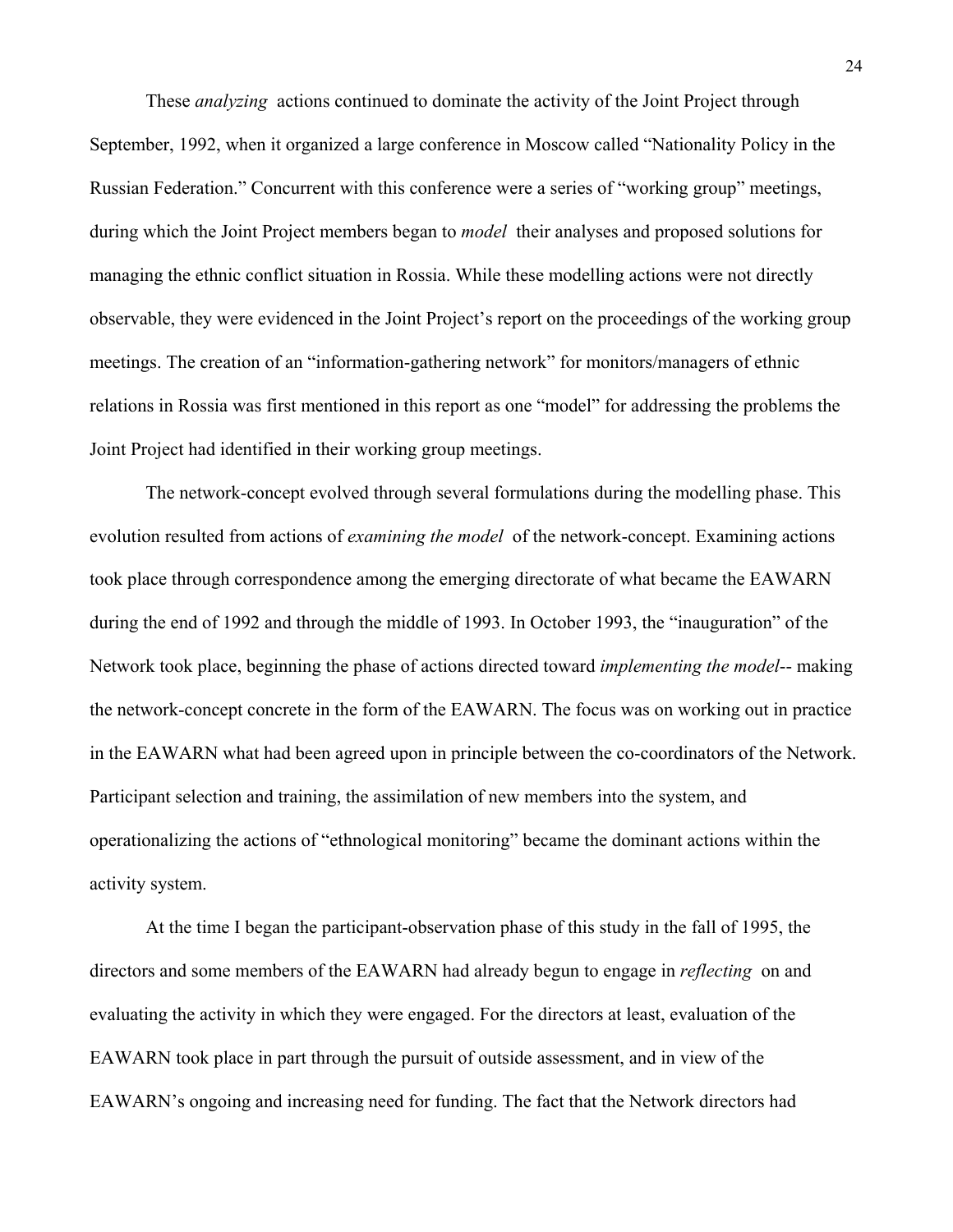engaged in evaluative actions prior to the EAWARN's annual meeting in October, 1995 was evidenced by the textual materials they had prepared for each participant, and their introductory comments in which they laid out their hopes for the seminar.

 During the course of the seminar, each of the five Network directors shared their evaluations of the Network's activity to date, focusing on developments of the previous year. Criticisms raised by the directors included the irregularity in both timing and content of many Network members' reports, issues of objectivity and impartiality in the reports, and the infrequency with which some members accessed their email accounts. At several points in these discussions various Network members raised their own concerns. These concerns varied widely: from the discomfort several felt as academics being asked to write brief "journalistic" reports for the EAWARN and their dissatisfaction with the truncated versions of their lengthy analytical reports in the *Bulletin;* malfunctioning computers and email connections; their desire for greater amounts of "honoraria;" and the suspicions some encountered from local authorities because of their work in the EAWARN.

 The Rossian director's introduction of a list of "conflict indicators"-- based upon a list compiled by the UNHCR-- to the EAWARN midway during this seminar represented, in one light, a decisive action of innovation that arose from the evaluations of the Network. The reflections of several Network members in interviews a year later, in October, 1996, conveyed their perception that the EAWARN coalesced as a collaborative activity after the 1995 annual meeting. While their comments revealed that *consolidation* of the EAWARN's activity occurred following the 1995 annual meeting, another expansive cycle-- distinct from the first-- began to emerge during this period as well.

 The introduction of the indicator model, in retrospect, both catalyzed the *consolidation* of the existing activity of the EAWARN, and marked the emergence of a second cycle of expansive development which appears to have been initiated by the Network directors prior to the 1995 annual meeting. The data regarding the directors' reflections on the development of the EAWARN in mid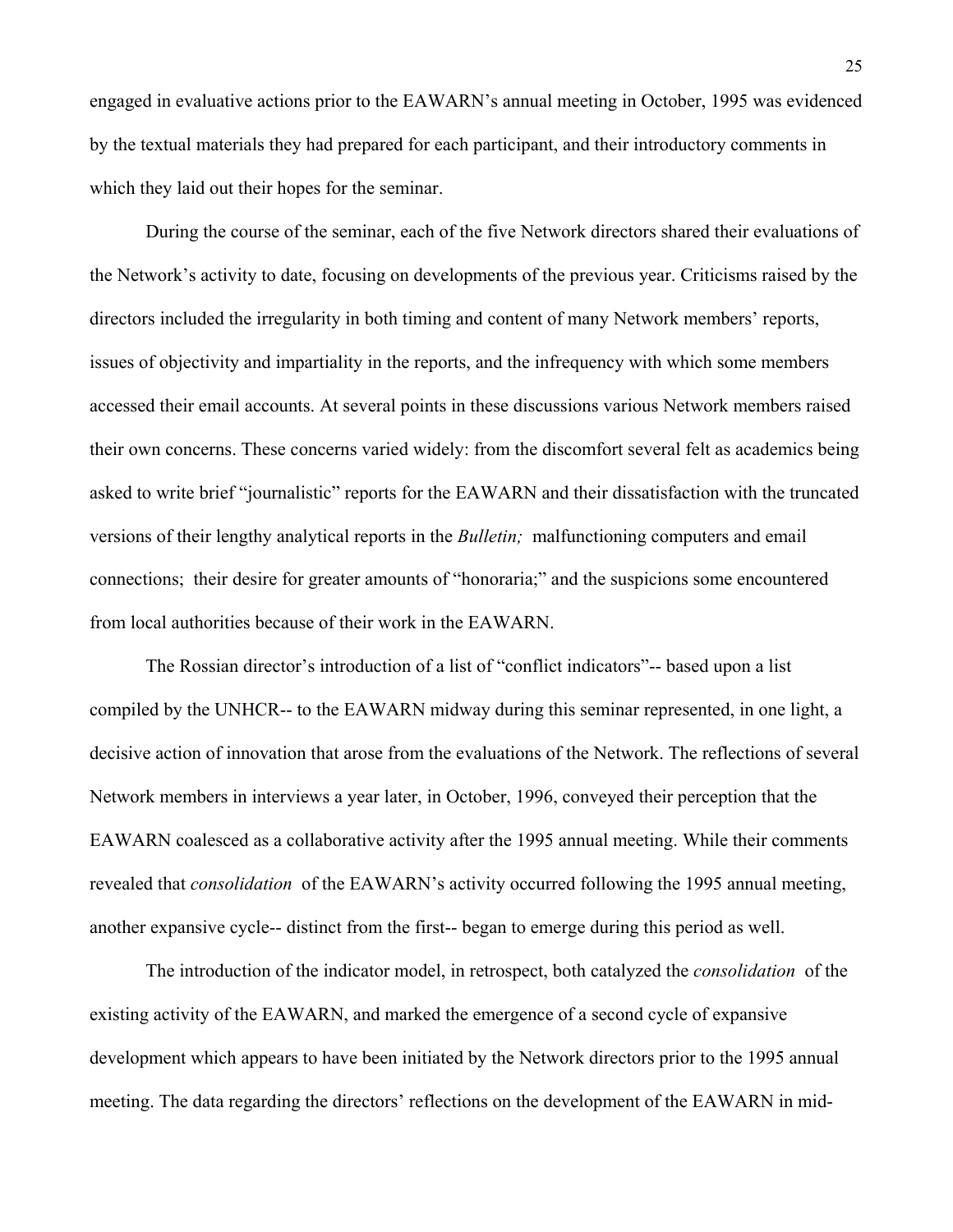1995 imply that these *evaluation* actions prompted them to engage in new epistemic actions of *questioning* and critiquing what had become "accepted practices" for engaging the ethnological monitoring/early warning object-concept in the EAWARN. In response to an outside assessment of the EAWARN in the spring of 1995, the directors engaged in a new round of *analyzing* actions which resulted in Tishkov's introduction of an indicator model adapted to and contextualized for the post-Soviet context.

 Comments that several directors made during the 1995 annual meeting regarding the introduction of the indicator model indicate that they viewed the new tool not just as an innovation for the existing activity of the EAWARN, but also as containing the potential for catalyzing a qualitatively new form of activity. As such, the indicator model functioned as what Engeström (1987) calls a *springboard* : an artifact that facilitates the transformation of an activity. The difference between the development of the indicator model as a springboard, and the epistemic action of modelling a new form of activity must be kept clear. While the indicator model is an artifactual springboard for actions of modelling the EAWARN's newly emerging practice, it is not yet the full-blown "model" of the new practice.

 Two full days of discussions followed Tishkov's introduction of the indicator model, during which the EAWARN participants argued over the terminology and parameters of each category. In Engeström's typology of expansive development, these discussions represent the epistemic actions of *analyzing* the new indicator model tool, and thus, the current practice of ethnological monitoring/early warning, as well as the beginning of actions *modelling* a new form of practice. This modelling became the dominant form of epistemic action up to and during the Network's annual meeting 1996. The new model of the EAWARN which emerged from these actions was distinguishable by its orientation toward the Western "users" or consumers of the EAWARN's information products, and its focus on commercializing the EAWARN's activity.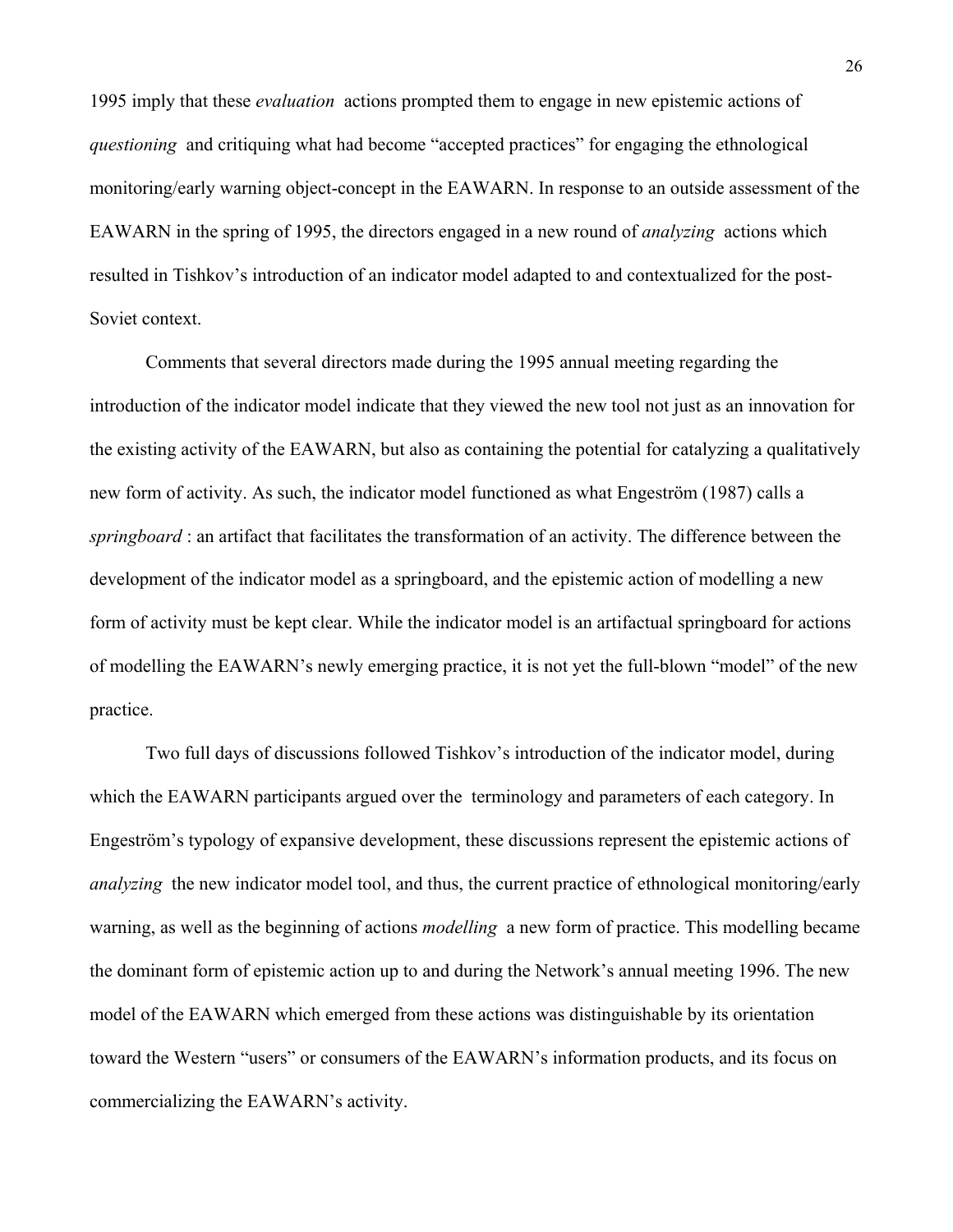In this section I have traced the development of the EAWARN from 1990-1996, employing Engeström's typology of seven epistemic actions. I summarize the Network's evolution through one cycle and into a second cycle during this period in Figure 3. Viewing the two cycles next to each other reveals that chronologically there is a partial overlap between them. As spiralling cycles, while the second is contingent upon the first, it is not strictly successive to it. The introduction of the indicator model occurred in the *evaluation* phase of the first cycle, and the *analyzing* phase of the second cycle. In other words, the introduction of the indicator model was an action with dual meaning. On one hand, it was an action of evaluation and consolidation. On the other hand, it was an action that led to the modelling of a new form of activity.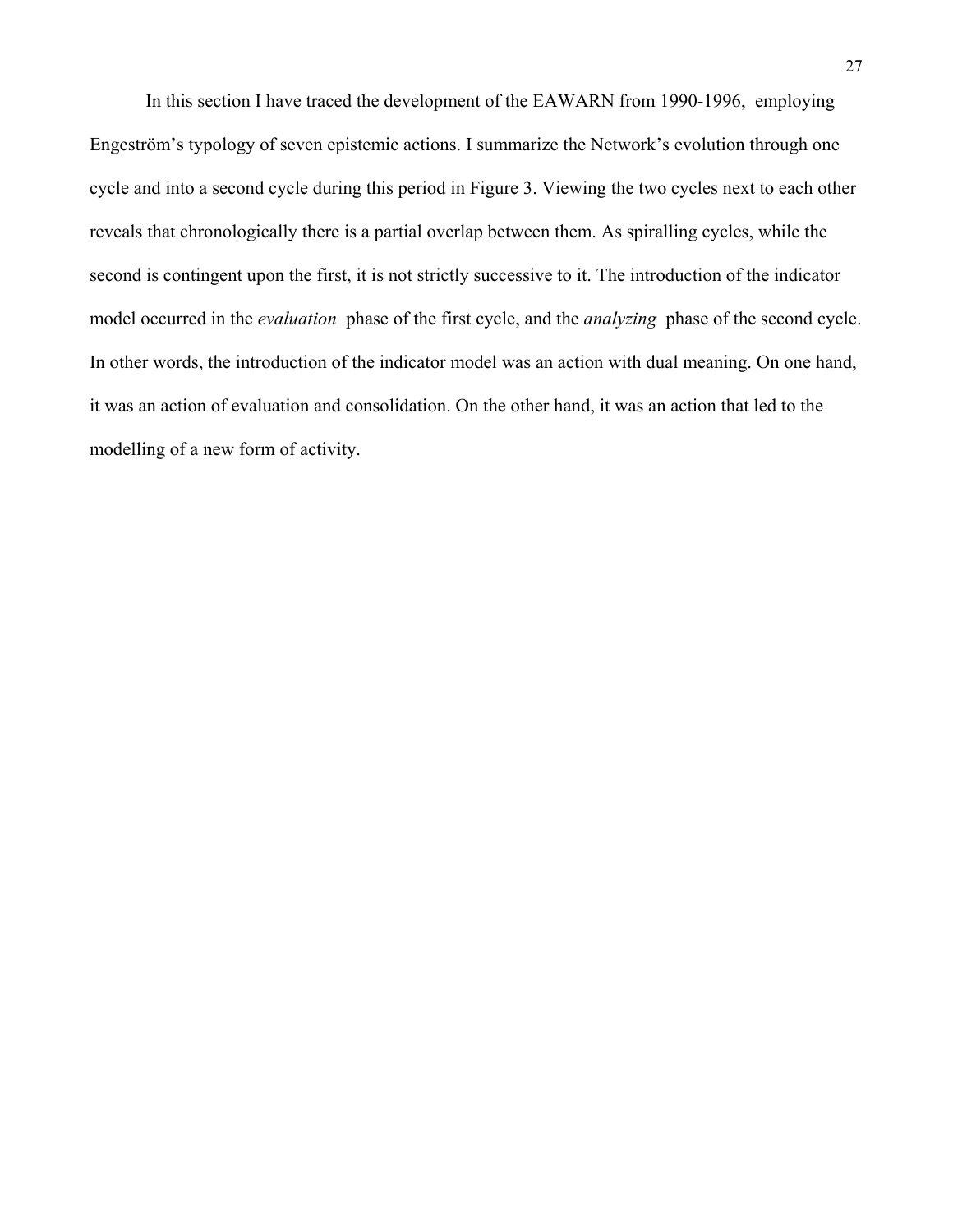

**Figure 3** The Development of the EAWARN 1990-1996

What precipitated the introduction of the indicator model into the EAWARN at this particular

point in these two cycles? I argue that the Network's ever-present core contradiction between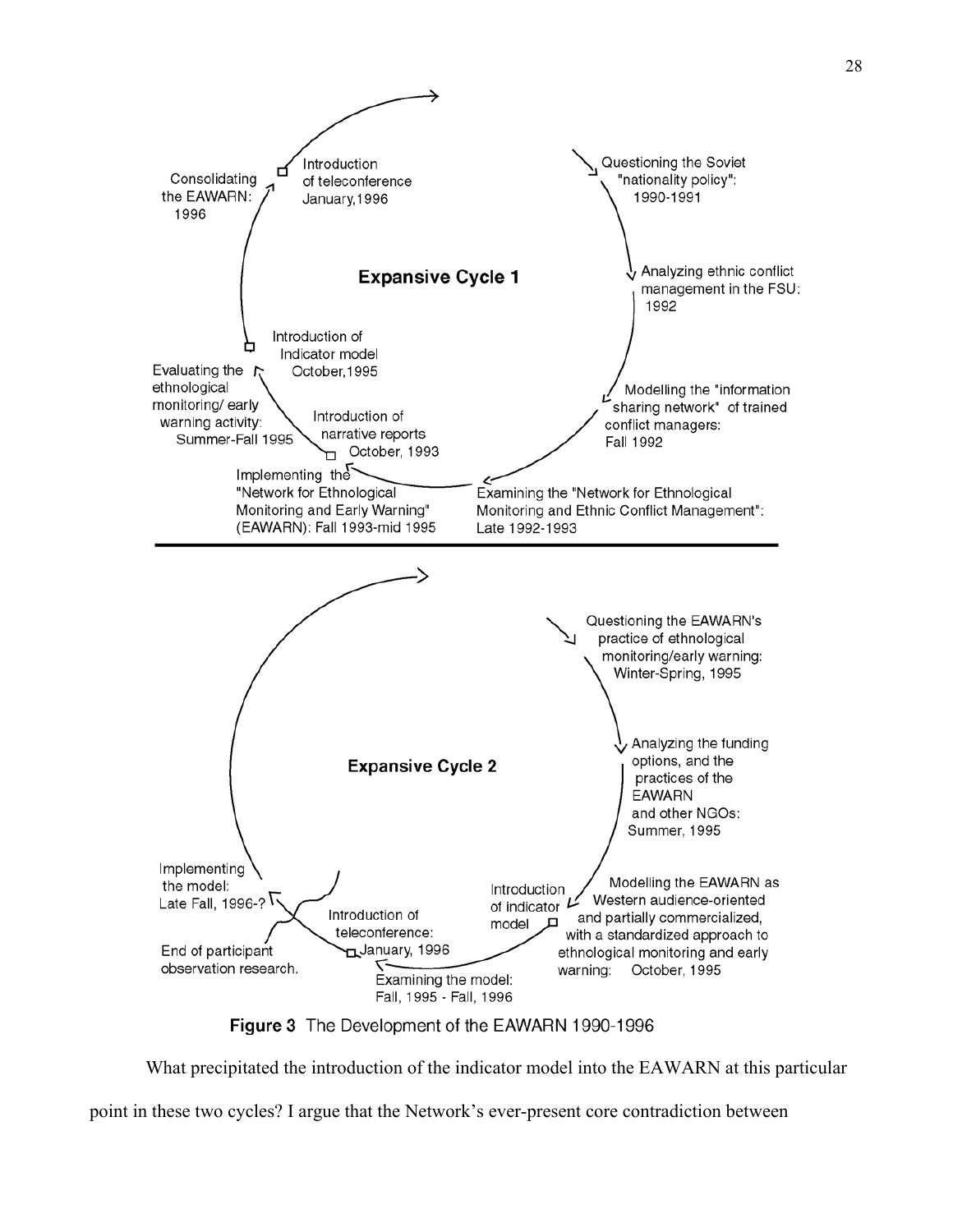sociopolitical and economic concerns, modulating and manifesting itself in the mismatch between the object and the tools evident in the implementation phase of the first cycle, were the catalyzing forces for this innovation.

**Illuminating the Future.** Careful attention to emerging contradictions and an expanded conceptualization of Vygotsky's (1978) notion of the "zone of proximal development" (ZOPED) enables the CHAT researcher to anticipate possible future transformations of an activity system. In the case of the EAWARN, the ongoing and intensifying economic crises in the post-Soviet sphere make it unlikely that the tension for the Network between monitoring sociopolitical changes and ensuring its financial survival will abate. Thus, the primary contradiction between the use value and exchange value of each member of the Network and each report it produces will continue to catalyze the EAWARN's development. In this regard, I envision the EAWARN's zone of proximal development as including the following potentialities.

 The first option within the Network's ZOPED is for it to continue as a nonprofit, nongovernmental organization. However, I see little hope of the EAWARN being able to raise sufficient grant funds or generate enough revenue from sources within the former Soviet Union to sustain its current work. This means that in order to survive, the Network will continue to have to orient toward the agendas and informational appetites of grant-givers and/or "clients" in the U.S. and Western Europe. I expect that the drive toward commercialization of the EAWARN will continue and even increase in intensity, and that the current "hybrid" of partial grant funding and partial revenue generation will become harder to maintain. This will further aggravate the primary contradiction of the Network and raise new contradictions. Despite the American directors' offers to broker the EAWARN's services and information products in the West, increased commercialization may result in a significant weakening of ties between the Conflict Management Group and the EAWARN, if not a complete withdrawal of the CMG from involvement in the Network.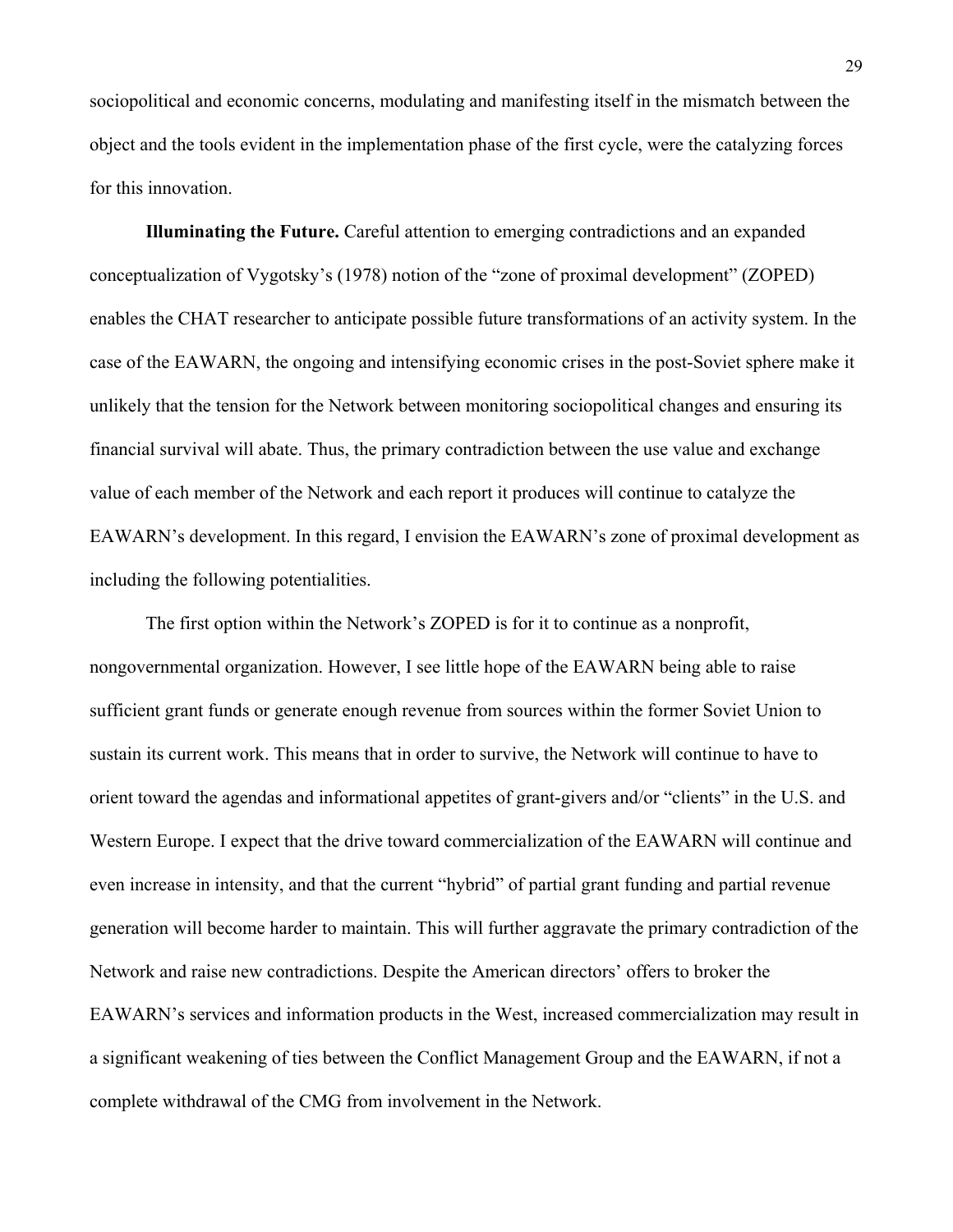Only a large, intergovernmental organization (IGO) such as the UNHCR could provide a sufficient level of consistent funding over the long term to sustain the EAWARN. An alliance with this type of IGO is a second potentiality in the Network's ZOPED. In that scenario, the tradeoff for financial security for the EAWARN may come in the form of reduced freedom to experiment and innovate, and less control over the Network's information products.

 A third ZOPED option would be for the EAWARN to model itself after the RAND Center in California and become a fee-based research organization, supporting itself as a nonprofit by charging steep prices for its information products and services. While there is no way to "corner the market" on ethnic conflict monitoring in the post-Soviet sphere, the EAWARN potentially has the human resources and the technological infrastructure to position itself as a prime source of excellent webbased information products and research services. If it pursued this option, the Network would face the same kinds of strategic decisions that every organization engaging in electronic commerce faces, such as what kinds of information/services to provide potential clients for free on a website, in order to demonstrate the worth of the product/service and to win loyalty.

 A fourth potentiality within the Network's ZOPED is that the increased financial orientation of the EAWARN toward the West could aggravate the political sensitivities it faces within the FSU, and especially within Rossia. As tensions mount between Rossia and the West, in part over NATO's war with Serbia, the "selling" of information on ethnic relations in the Rossian Federation to the West may become even more of a lightning rod issue for Rossian authorities. This may result in some degree of re-shaping the Network's object yet again, to include the concerns of state structures in the post-Soviet sphere-- which would result in a new set of contradictions.

 The EAWARN's zone of proximal development thus includes at least four possible scenarios: 1.) continuing on grant funding as a nonprofit organization; 2.) turning into a for-profit organization that depends on sales revenue; 3.) becoming an organ of the UNCHR or a similar international body,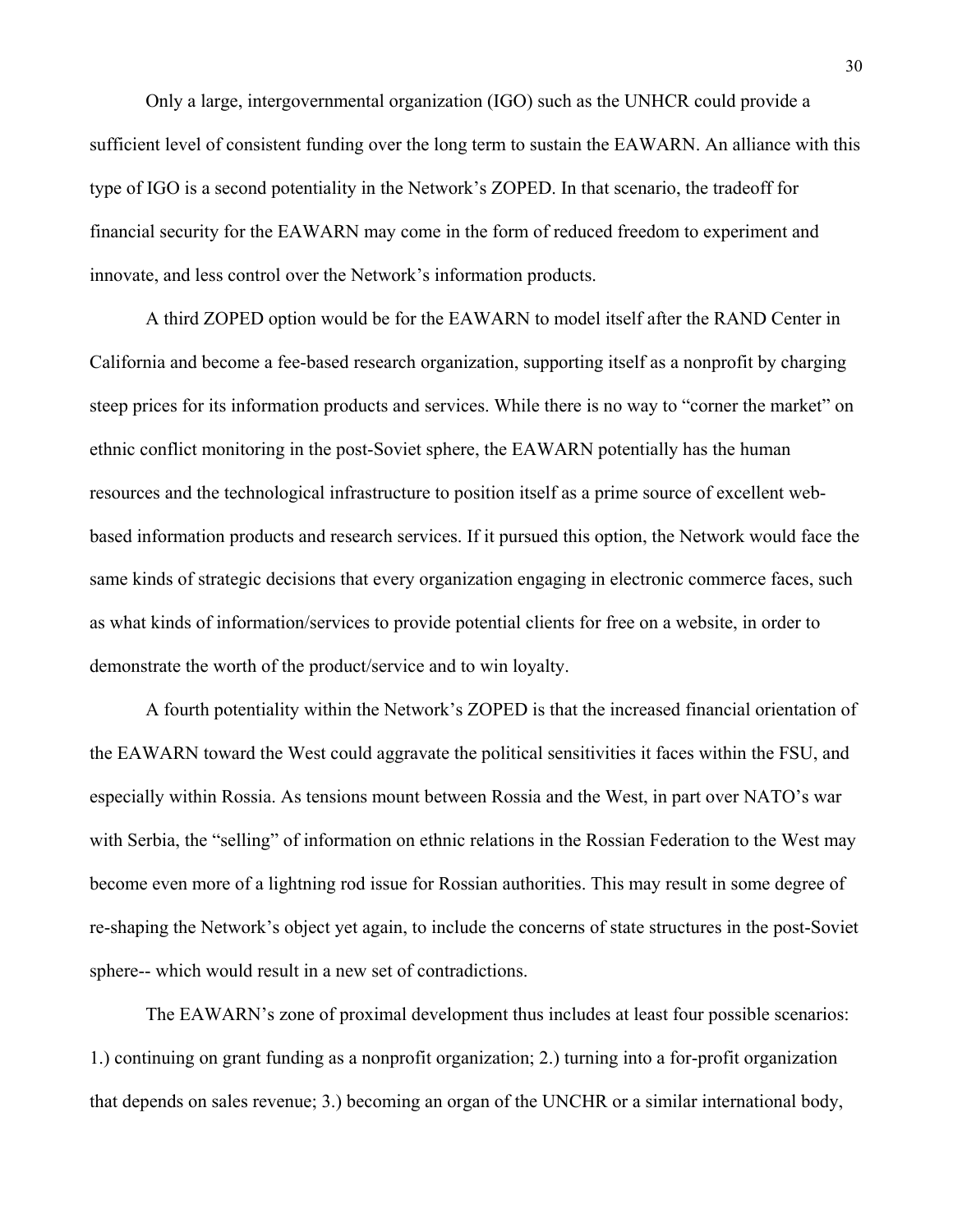or 4.) becoming an organ of the Rossian state. As I have demonstrated in greater detail elsewhere, (see

Foot, 1999a), the development of the Network in any of these directions will occur as participants in

the EAWARN attempt to jointly re-mediate the existing contradictions in their collective activity,

manifested in disruptions and points of discoordination in their collaborative work.

## **CHAT as Practical Theory**

Having demonstrated the kinds of findings and anticipatory conclusions that CHAT affords a

researcher interested in the development of complex, collaborative human activities, I delineate in this

section the correspondence between CHAT and what Cronen (1995) has conceptualized as practical

theory. Cronen suggests that practical theory may be defined by the following five features:

1. Practical theory is concerned with the way embodied persons in a real world act together to create patterns of practice that constitute their forms of life. 2. A practical theory provides an evolving grammar for a family of discursive and conversational practices. The grammar of practical theory should be internally consistent and defensible in light of data.

3. These practices constitute a family of methods for the study of situated social action wherein professionals join with participants and clients. As such, practical theory respects the centrality of the grammatical abilities of persons in conjoint action. 4. Practical theories are assessed by their consequences. They are developed in order to make human life better. They provide ways of joining in social action so as to promote (a) socially useful description, explanation, critique, and change in situated human action; and (b) emergence of new abilities for all parties involved. 5. Practical theory coevolves with both the abilities of its practioners and the consequences of its use, thus forming a tradition of practice. (Cronen, 1995, p. 231-232)

In his explication of the first feature, Cronen highlights a tension in the social sciences between

regarding the materiality of embodied persons in a real world, and "falling into the trap of some form

of determinism" (p. 232). His concern that humans not be viewed as simply "texts or the points of

textual intersection" (p. 232), is shared by activity theorists as well. In addition to regarding humans as

embodied beings, CHAT emphasizes the material dimensions of cultural-historical and natural

resources also. For example, in response to some forms of social constructivism, Engeström and

Miettinen (1999) articulate their concern that: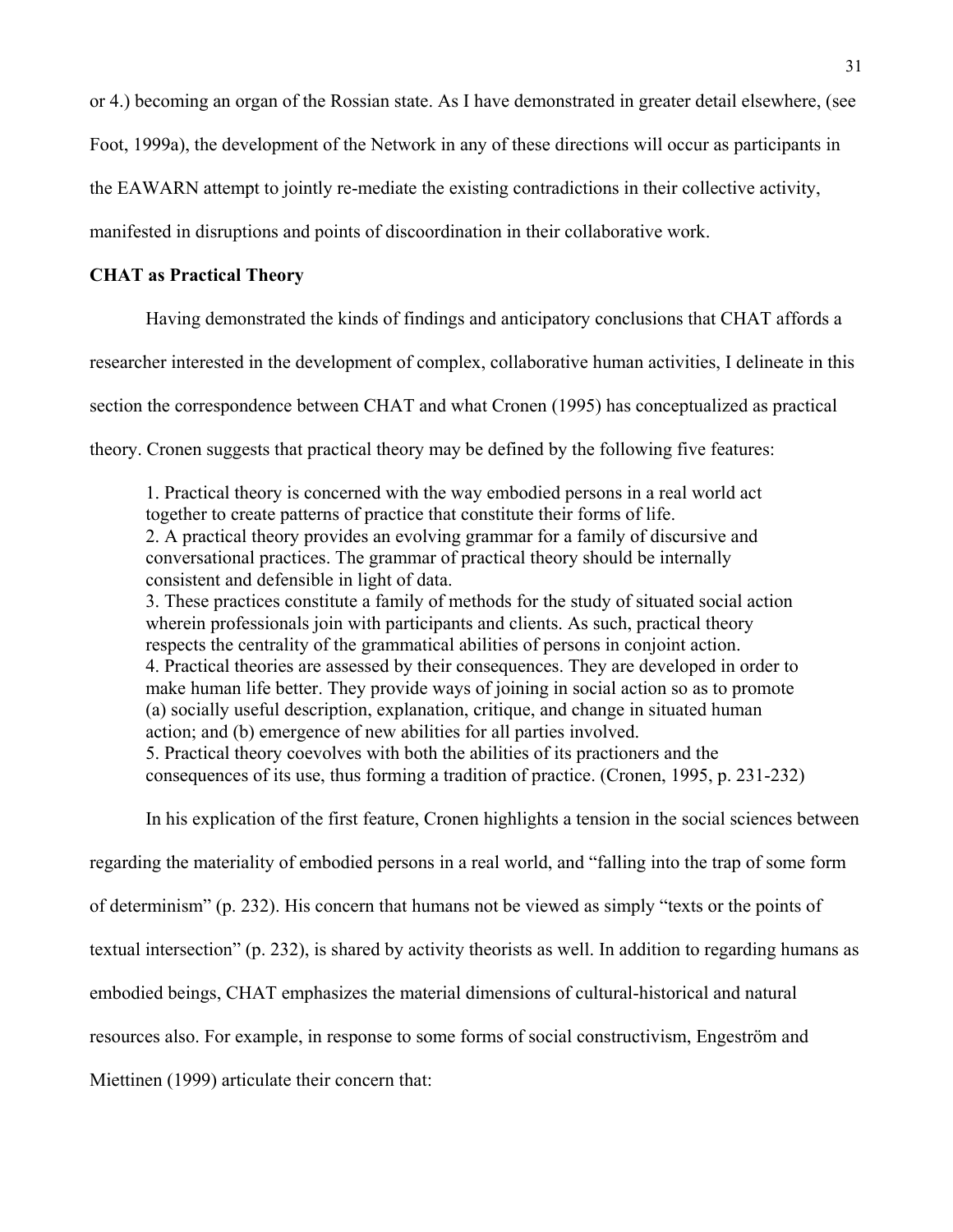Exclusive focus on text may lead to a belief that knowledge, artifacts, and institutions are modifiable at will by means of rhetoric used by an author. Activity theory sees construction more broadly. People construct their institutions and activities above all by means of material and discursive, object-oriented actions. (p. 10)

CHAT transcends the tension between social constructivism and determinism by regarding humans and human practices as simultaneously in relation to the natural/material realm through tools, and to the social realm through culturally and historically-shaped collective activity. Drawing on Marx and Engels, Leont'ev (1981) notes the interdependence of these two mediating aspects in human activity:

The first is the use and making of tools. 'Labour,' Engels, said, 'begins with the making of tools.' The second feature of the labour process is that it is performed in the conditions of joint, collective activity, so that man [sic] functions in this process not only in a certain relationship with nature but also to other people, members of a given society. Only through a relation with other people does man [sic] relate to nature itself, which means that labour appears from the very beginning as a process mediated by tools (in the broad sense) and at the same time mediated socially. (Leont'ev, 1981, p. 208)

Furthermore, in contrast to traditions of material or social determinism, CHAT regards individuals and collectives as having agency. In activity-theoretical perspective, and consistent with Vygotsky's view of learning, humans do not solely *internalize* or appropriate the cultural-historical and material resources available to them, but they also *externalize* or create new social and material forms, patterns of relations, and tools-- in expansive cycles of development (Vygotsky, 1978; Engeström, 1999a).

 In his description of practical theory's first feature, Cronen appropriates Wittgenstein's conceptualization of forms of life in order to emphasize "the need to see human action in larger terms than the single episode or single relationship," (Cronen, 1995, p. 233). Again, activity theorists concur with Cronen-- and argue that "Wittgenstein's idea of language game as an aspect of form of life has a strong affinity to activity-theoretical conceptions of communication as an integral aspect of objectoriented practical activity" (Engeström & Miettinen, 1999, p. 7).

 Cronen's second and third features of practical theory point to an evolving "grammar of practice" that is "internally consistent and defensible in light of data" and that "respects the centrality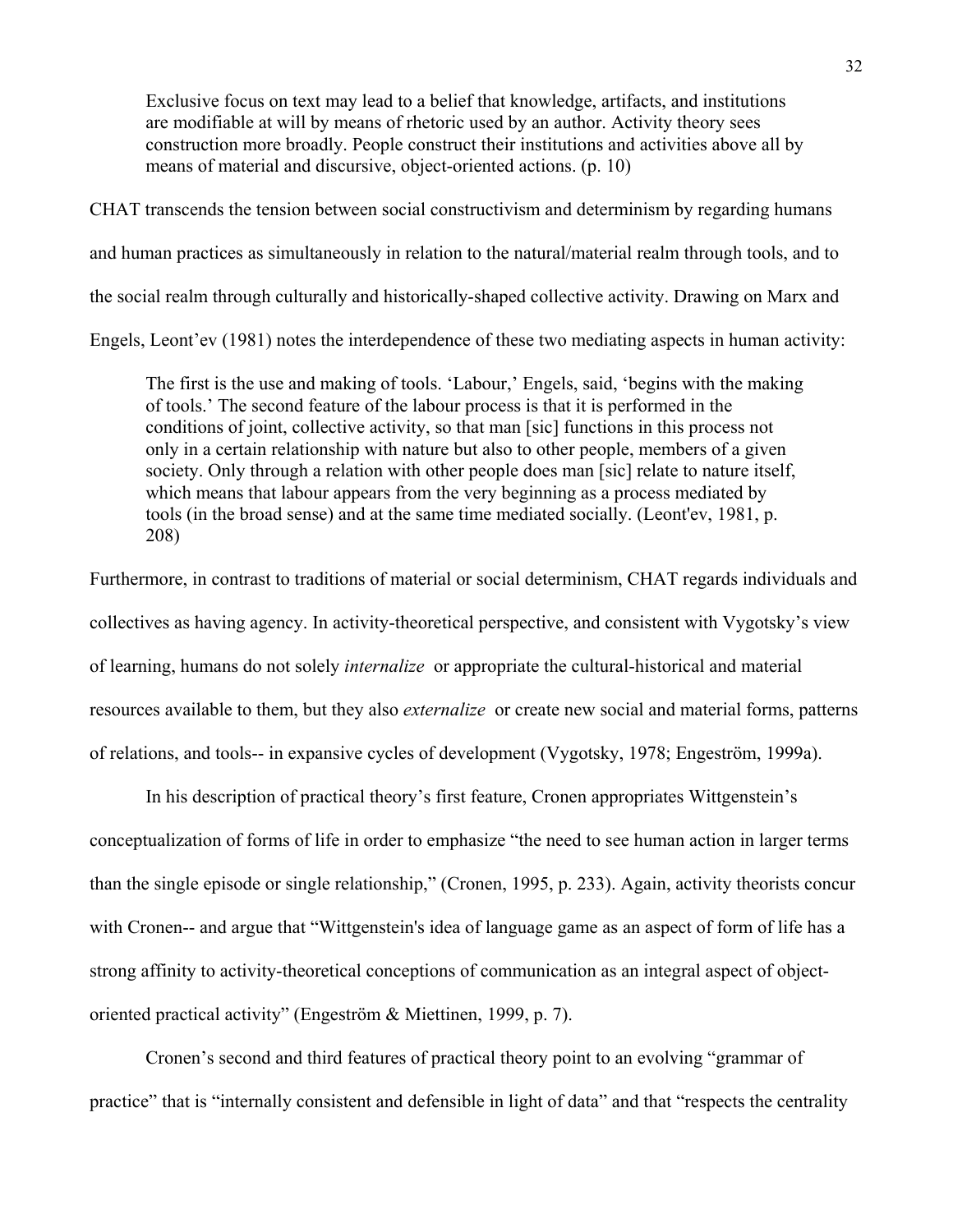of the grammatical abilities of persons in conjoint action." The CHAT framework, itself an evolving grammar, not only enables researchers to respect other grammars, but also to catalyze and analyze dialogue among multiple "grammars of practice" within and between activity systems. CHAT researchers seek to highlight the dialogue, or better, *multilogue*, that takes place between multiple participants in an activity system such as the EAWARN, as each brings different perspectives and cultural resources to construct and engage a common object, as well as between participants in "neighboring" or interlinking activity systems. The CHAT framework also facilitates analysis of the interplay of researchers' activity-theoretical grammars with the grammars of the "practitioners" of an activity.

 Cronen's concern that "professionals" respect the abilities and aims of the "clients" involved with them in conjoint action is also applied by activity theorists to relationships among researchers. For example, Michael Cole, who pioneered the use of computer-mediated communication as a medium for joint research between social scientists in the US and the USSR articulated this aspect of the activity theory grammar of practice in his description of the decade long collaboration between the researchers on the staffs of the Laboratory for Comparative Human Cognition in San Diego, and the VEGA International Laboratory in Moscow:

We placed a heavy emphasis on the need for *joint* activity; there could be no question of one group dictating to another how problems should be solved. Both identification of interesting concrete research goals and the possible means to their solution needed to be worked out in common. (Cole, 1996, p. 44, italics in original).

The model of the activity system facilitates reflexivity on the part of the researcher who employs it. Especially when researchers play a participant-observer role in their study of an activity system, they are impelled by the model to consider their own roles in the activity as alternately "subjects/actors" and members of the "community of significant others" co-engaging the activity's object.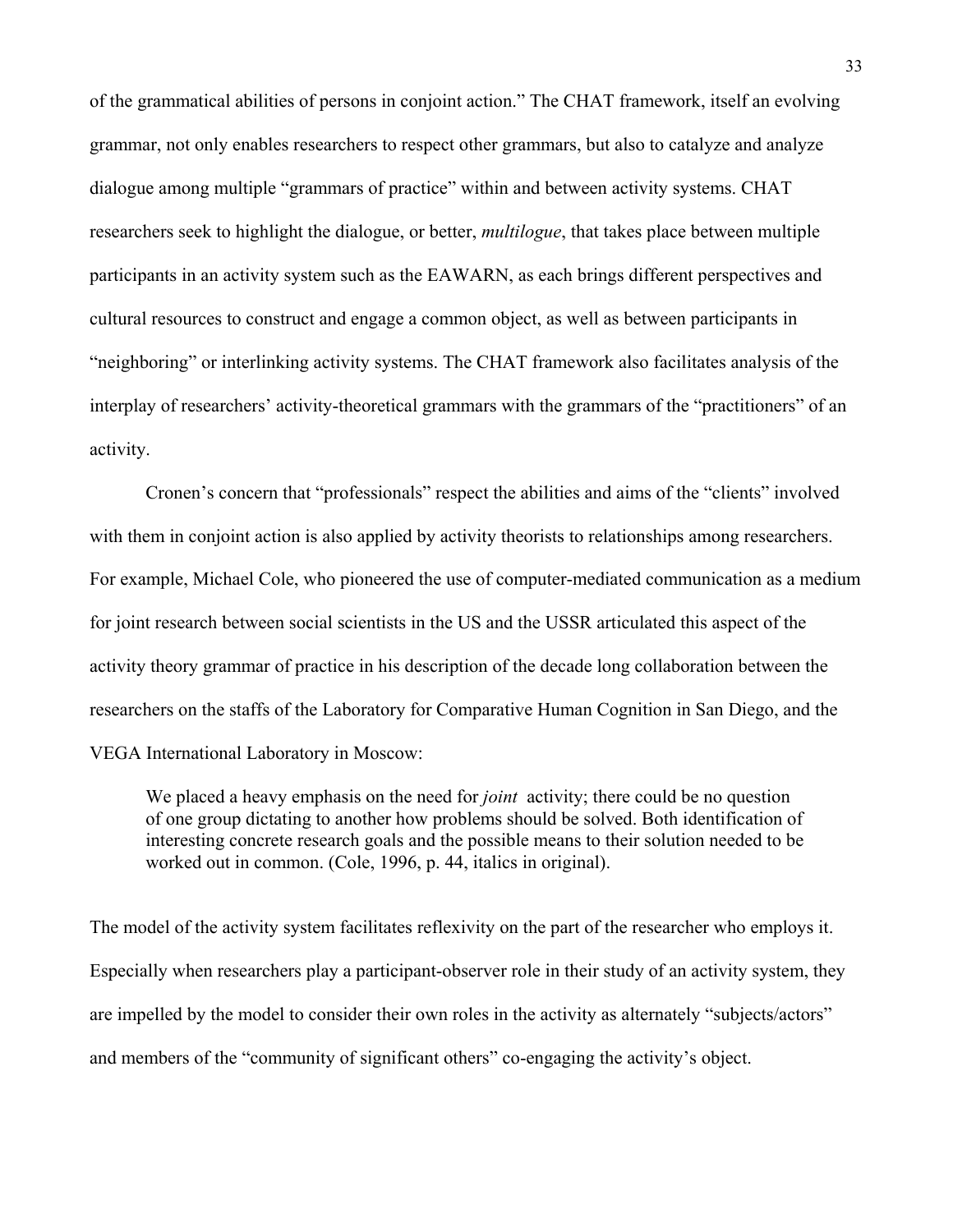Cronen's argument for the defensibility of a grammar of practice is implicitly a stance against

radical relativism. Cronen cites Taylor (1985) in elaborating this aspect of practical theory:

Whereas... we cannot often find a simple common yardstick to 'prove' one approach better than another, that does not mean good reasons cannot be offered for working one way instead of another. (pp. 235-236)

Again, Cronen's concern is consonant with that of activity theorists. However, in CHAT, relativism is

linked with the absence of appropriate historicity in research. Engeström makes this argument

forcefully:

Differences in cognition across cultures, social groups, and domains of practice are ... commonly explained without seriously analyzing the historical development that has led to those differences. The underlying relativistic notion is that we should not make value judgments concerning whose cognition is better or more advanced-- that all kinds of thinking and practice are equally valuable. Although this liberal stance may be a comfortable basis for academic discourse, it ignores the reality that in all domains of societal practice value judgments and decisions have to be made every day. People have to decide where they want to go, which way is up. If behavioral and social sciences want to avoid that issue, they will be unable to work out useful yet theoretically ambitious intellectual tools for practitioners making those crucial decisions." (Engeström, 1999a, p. 25-26)

Engeström's concluding sentence in the excerpt above demonstrates his concern that, as Cronen

stipulates, practical theory should be assessed by its consequences.

 In his articulation of the fourth feature of practical theory, Cronen names description, explanation, criticism, and improvement as desirable consequences. To illustrate the capacity of CHAT to evoke such consequences, I return to my case study of the EAWARN. Both the engaged methodology I employed while collecting data and the analysis of the findings that I provided to the Network had significant, constructive consequences.

 The comments of Network members both to me and to one another in public discussions revealed that my actions of participant-observation and interviewing resulted in a sense of validation of their collaborative work of conflict monitoring and epistemic community building, and in greater reflection on their joint activity. For instance, on several occasions, during a one-on-one conversation a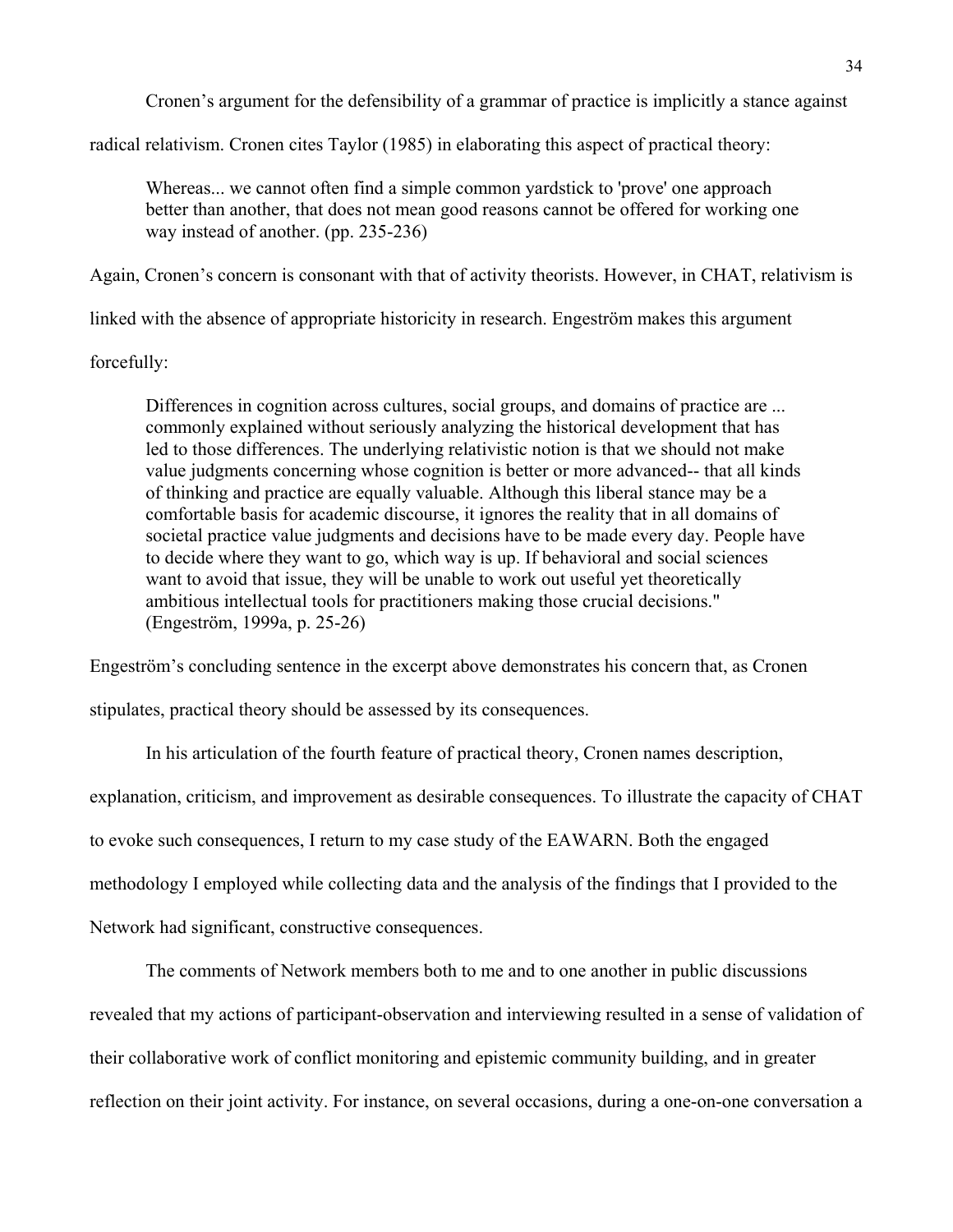Network member would respond to a question I posed about the EAWARN's work with the admission

that he or she had never thought about that aspect before. Then within hours or days, the same

EAWARN participant would articulate a comment in a Network discussion that reflected the question

I'd asked.

it.

Although my analysis of the Network's development contained some critical elements, the

leaders of the EAWARN expressed great appreciation for my work. One Rossian director wrote, "Your [study] serves as a guide for me to work with EAWARNers. I was deeply impressed to find those sides of our network, which are hidden from us, organizers. I am looking forward to discuss with you some aspects." (Ustinova, personal correspondence, 9/21/99) Tishkov himself affirmed:

I did not find any places in the text (data and observations) which met my objections or even serious reservations. Your analysis of internal dynamics and contradictions as well as research conclusions were very interesting for me to read. It is an invaluable outside scrutiny done by a representative of proffesion [sic] analysing human collectives and communication. My own self-reflections has [sic] never gone so far in details. That is why I found it also very useful and I shall use your study for the benefits of the EAWARN. I think that is the best possible reward for a scholar when his [sic] research is found to be relevant by those who are objects of the study." (Tishkov, personal correspondence, 7/6/99)

In October, 1999, at Tishkov's invitation, I had the opportunity to present the findings of this study to the EAWARN members in person during their annual meeting, and to engage in dialogue with them about the implications of my analysis. The comments above and the responses of the Network members evidence that although as a researcher I worked independently of the EAWARN, the Network directors viewed my study as a service to them and to the Network as a whole. Furthermore, the activity theory framework increased my abilities as a researcher by challenging me to view the Network from multiple perspectives, and to compare the unconscious preconceptions I had of the EAWARN's development with the descriptions and explanations that Network participants offered of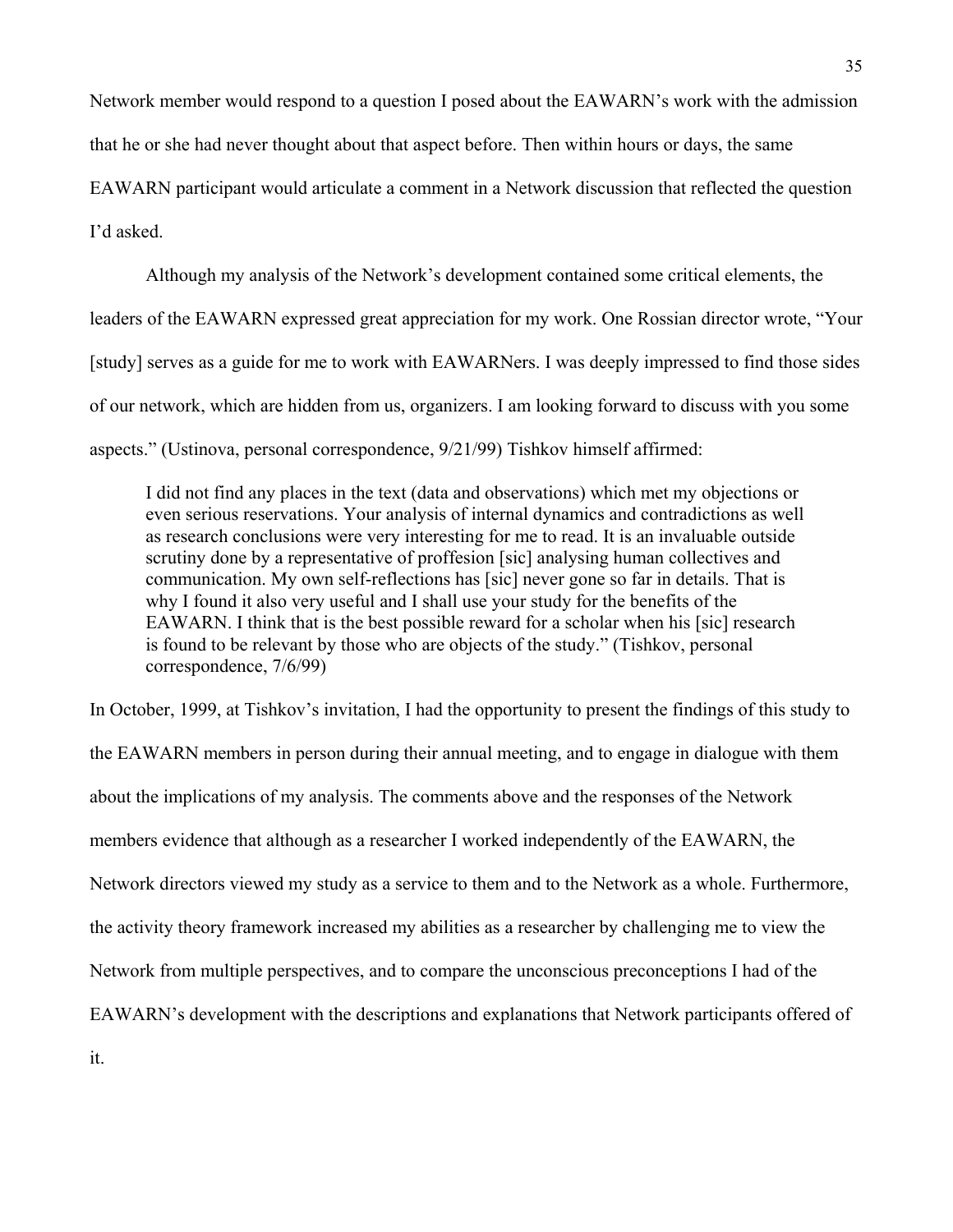Cronen's fifth and final feature of practical theory is that it "coevolves with both the abilities of its practioners and the consequences of its use, thus forming a tradition of practice." In keeping Cronen's stipulations, CHAT provides an identifiable tradition of work and exhibits dynamism. After reviewing a number of social approaches to communication inquiry that relate to CHAT, Engeström and Miettinen conclude their discussion with the argument that:

The coexistence of and dialogue between such different but closely related approaches as activity theory and the other theories mentioned in this [discussion] is a sign of vital development in the field. Novel hybrid concepts and research paradigms are emerging. Activity theory has deep historical roots and an accumulated record of theory and research that is still only fragmentarily known in the West. Although activity theorists should self-consciously examine and exploit this history, they also need to face the exciting new challenges and opportunities for collaboration." (Engeström & Miettinen, 1999, pp. 12-13)

Cultural-historical activity theory as a tradition of practice is both deeply rooted and evolving. As practical theory, it enables rich analysis of complex, changing forms of collaborative human activity. In the case I presented in this paper, CHAT illuminated the development of a transnational network of conflict monitors in ways that benefited both the researcher and the researched.

## **Author**

Kirsten A. Foot is a postdoctoral fellow in the Information and Society program at the Annenberg Public Policy Center, University of Pennsylvania. The research reported in this article was undertaken through the Department of Communication at the University of California, San Diego, with support from the U.C. Board of Regents. The author thanks Yrjö Engeström and anonymous reviewers for their helpful feedback on this manuscript. Correspondence concerning this article should be addressed to Kirsten A. Foot, Annenberg Public Policy Center, 3620 Walnut St., Philadelphia, PA 19104; email: kfoot@asc.upenn.edu.

### **References**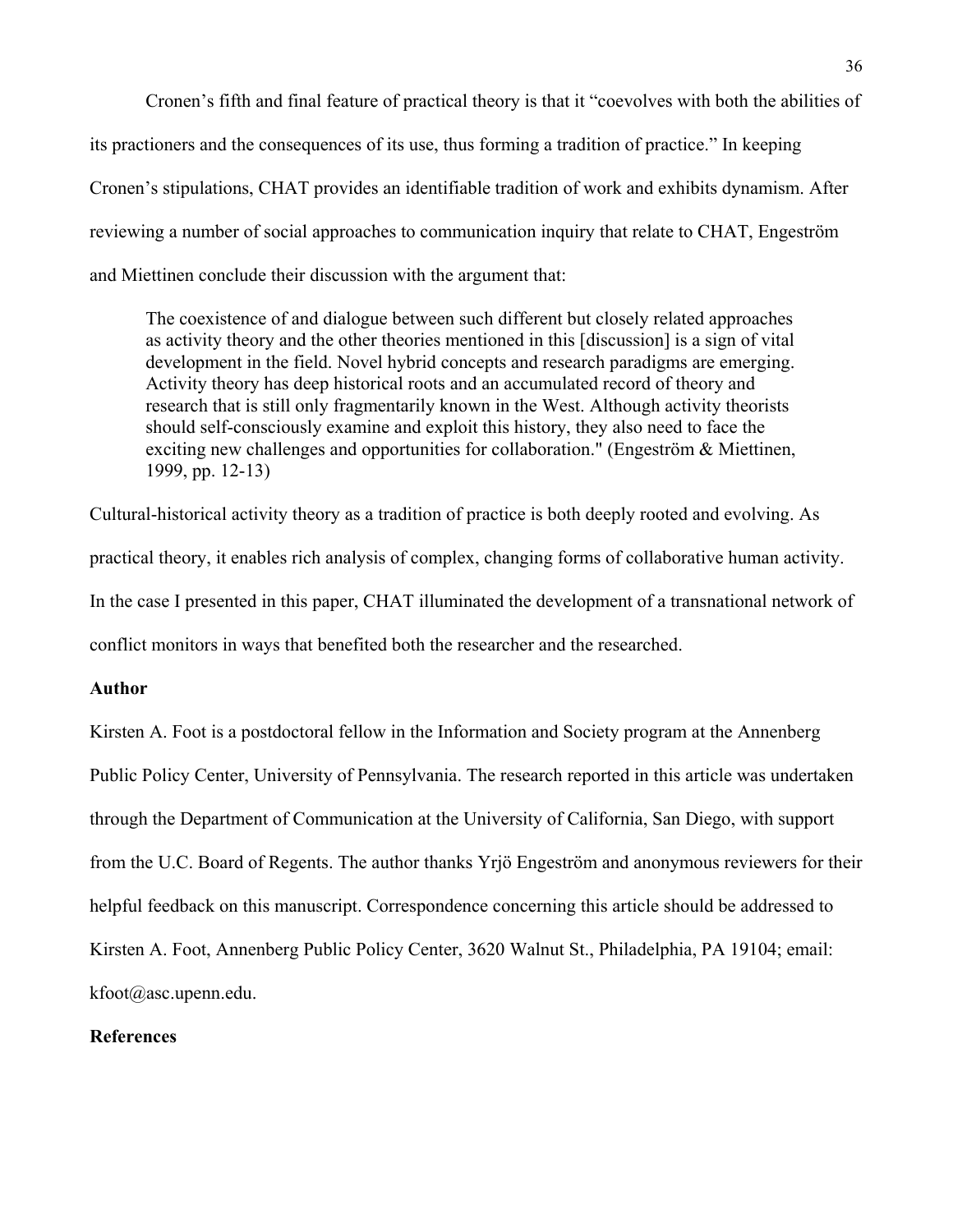- Blackler, F. (1992). Formative contexts and activity systems: Postmodern approaches to the management of change. In M. Reed & Hughes (Eds.), *Rethinking the organization: New directions in organizational theory and analysis* . London: Sage.
- Christiansen, E. (1996). Tamed by a rose: Computers as tools in human activity. In B. A. Nardi (Ed.), *Context and consciousness: Activity theory and human-computer interaction* (pp. 175-198). Cambridge, MA: MIT Press.
- Cole, M. (1996). *An experiment in computer-mediated cooperation between nations in conflict: The Velikhov-Hamburg project 1985-1994* . La Jolla: The Laboratory of Comparative Human Cognition, University of California, San Diego.
- Cole, M., & Engeström, Y. (1993). A cultural-historical approach to distributed cognition. In G. Salomon (Ed.), *Distributed cognitions* (pp. 1-46). New York: Cambridge University Press.
- Cronen, V. E. (1995). Practical theory and the tasks ahead for social approaches to communication. In W. Leeds-Hurwitz (Ed.), *Social approaches to communication* (pp. 217-242). New York: Guliford Press.
- Davydov, V. V. (1988). Problems of developmental teaching. *Soviet education, XXX*(8-10), whole issue.
- Engeström, Y. (1987). *Learning by expanding: An activity-theoretical approach*. Helsinki: Orienta-Konsultit.
- Engeström, Y. (1990). *Learning, working and imagining: Twelve studies in activity theory*. Helsinki: Orienta-Konsultit.
- Engeström, Y. (1999a). Activity theory and individual and social transformation. In Y. Engeström, R. Miettinen, & R.-L. Punamäki (Eds.), *Perspectives on activity theory* (pp. 19-38). New York: Cambridge University Press.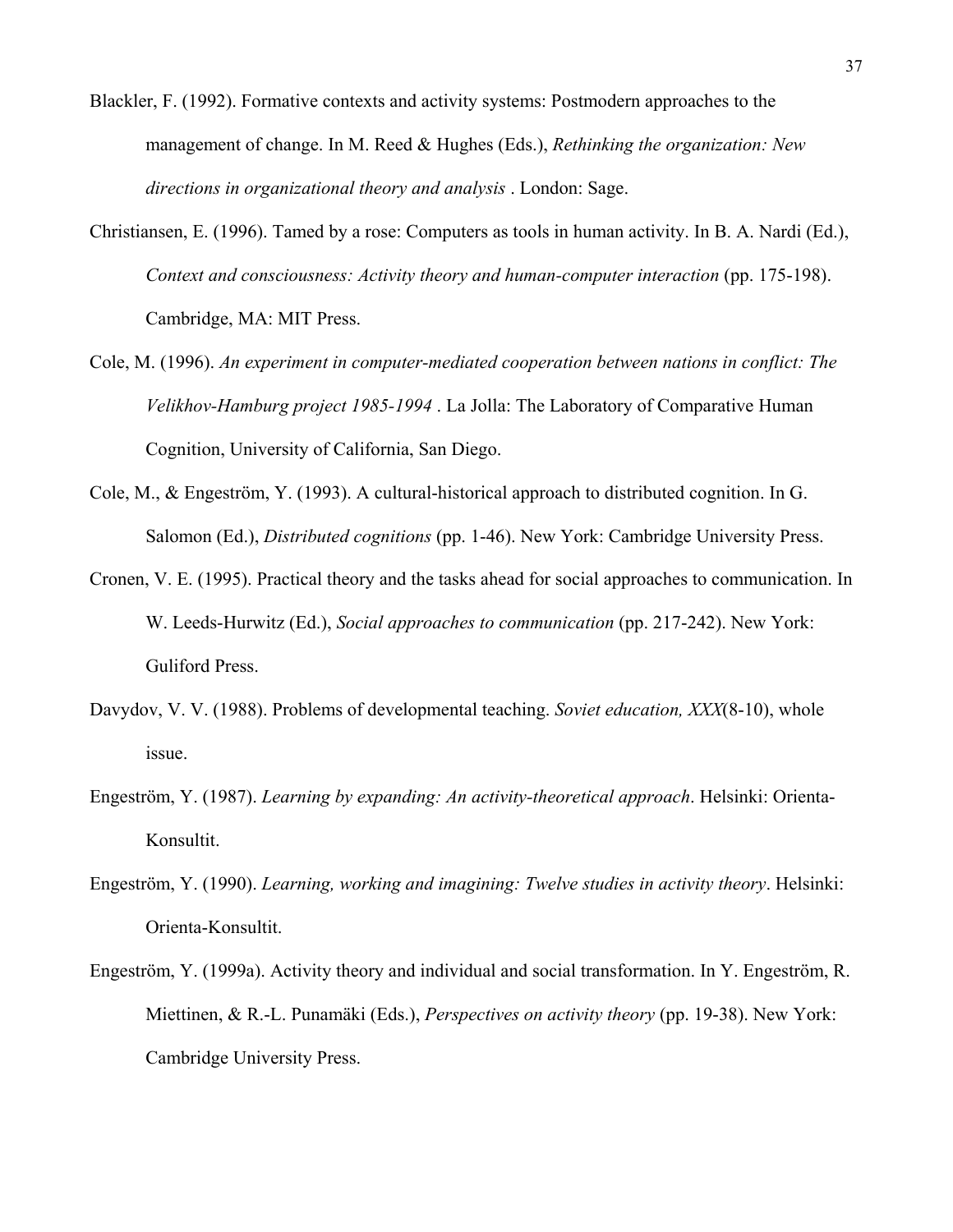- Engeström, Y. (1999b). Expansive visibilization of work: An activity-theoretical perspective. *Computer supported cooperative work: The journal of collaborative computing, 8*(1-2), 63-93.
- Engeström, Y. (1999c). Innovative learning in work teams: Analyzing cycles of knowledge creation in practice. In Y. Engeström, R. Miettinen, & R.-L. Punamäki (Eds.), *Perspectives on activity theory* . New York: Cambridge University Press.
- Engeström, Y., & Miettinen, R. (1999). Introduction. In Y. Engeström, R. Miettinen, & R.-L. Punamäki (Eds.), *Perspectives on activity theory* (pp. 1-18). New York: Cambridge University Press.
- Foot, K. A. (1999a, May 27-31). *Contradictions as illuminative hinges: Activity theory and organizational development.* Paper presented at the International Communication Association, San Francisco.
- Foot, K. A. (1999b). *Writing conflicts: An activity theory analysis of the development of the Network for Ethnological Monitoring and Early Warning.* Unpublished Dissertation, University of California, San Diego, La Jolla.
- Foot, K. A. (Under review). Catching an evolving object: A case study in object formation and identification. *Mind, Culture and Activity*.
- Holland, D., & Reeves, J. R. (1996). Activity theory and the view from somewhere. In B. A. Nardi (Ed.), *Context and consciousness: Activity theory and human-computer interaction* (pp. pp. 257-282). Cambridge, MA: The MIT Press.

Ilyenkov, E. V. (1977). *Dialectical logic: Essays in its history and theory*. Moscow: Progress.

Kuutti, K. (1996). Activity theory as a potential framework for human-computer interaction research. In B. A. Nardi (Ed.), *Context and consciousness* (pp. 17-44). Cambridge, MA: MIT Press. Leont'ev, A. N. (1978). *Activity, consciousness, and personality*. Englewood Cliffs: Prentice-Hall.

Leont'ev, A. N. (1981). *Problems of the development of the mind*. Moscow: Progress Publishers.